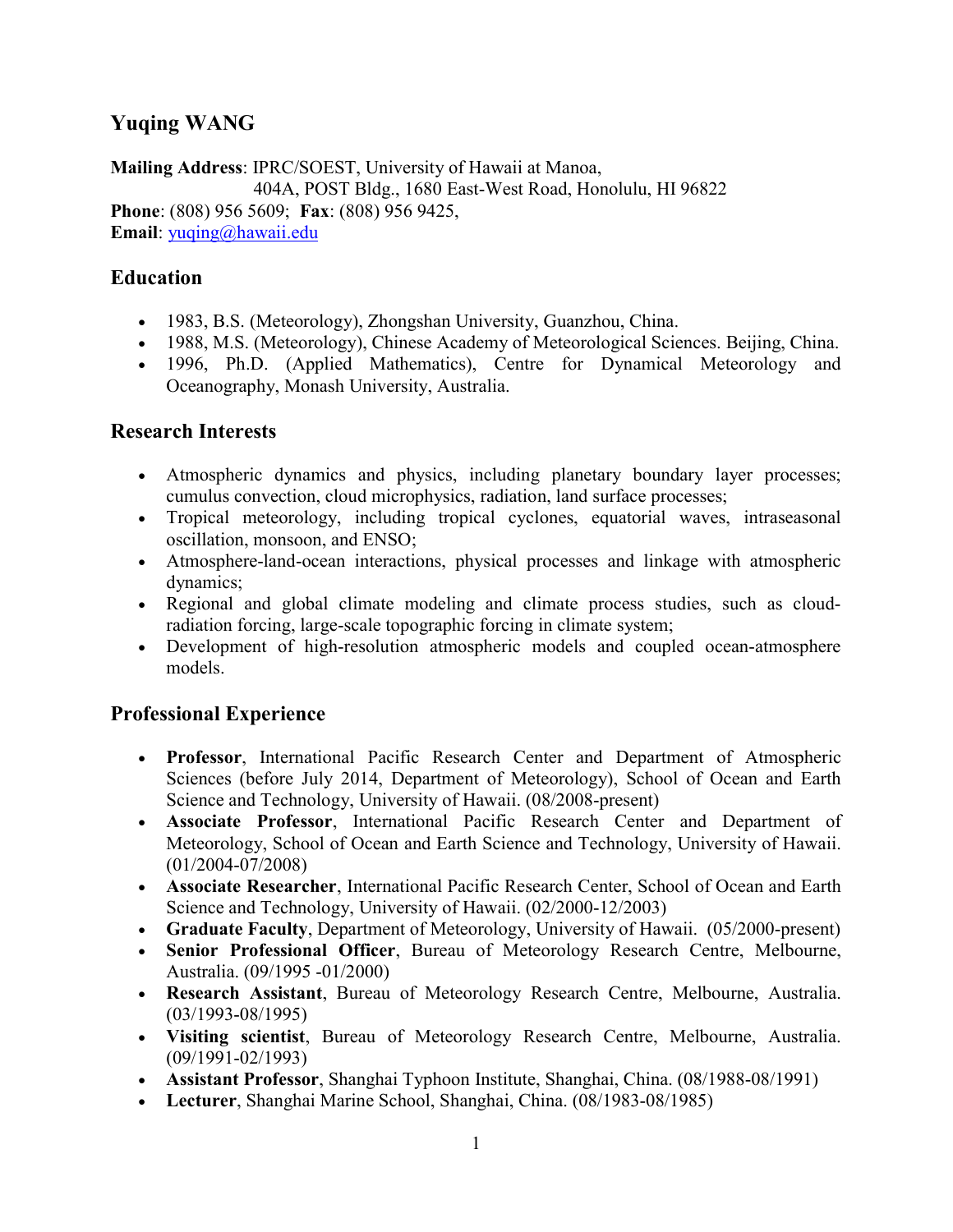# Community Service

## Editorship

- Specialty Chief Editor, Atmospheric Science Section of the Frontiers in Earth Science (May 4, 2020–present)
- Member of Editorial board, *Acta Meteoroligia Sinica* (Chinese, January 2015-present)
- Editor, *Journal of Meteorological Research*, (January 2015-present)
- Editor, *Weather and Forecasting*, (January 2013-December 2017).
- Editor, *Advances in Atmospheric Sciences*, (January 2013-present).
- Editor, Journal of Meteorological Society of Japan, (July 2010-present)
- Associate Editor, *Advances in Atmospheric Sciences*, (July 2009-December 2012).
- Associate Editor, *Weather and Forecasting*, (January 2007-December 2012).

#### Meeting chair/co-chair, convener/co-convener, etc.

- Co-Chair, The WMO  $9<sup>th</sup>$  International Workshop on Tropical Cyclones (IWTC9), to be held in Honolulu, December 3-8, 2018. (Designated to start the organizing preparation since January 2017).
- Co-convener, Special session "The Science, Prediction and Ocean Interaction of Tropical Cyclones", AOGS annual meeting (2012-2019).
- Member, The International Organizing Committee of the International Top-Level Forum on Rapid Change Phenomena in Tropical Cyclones, co-sponsored by WMO, November 5-9, 2012, Haikou, China
- Chair, The Organizing Committee of the Fifth International Workshop on Tropical Cyclones (IWTC10), Nanjing, China, December 20-22, 2010
- Co-Convener, Special session "Challenging Issues in Tropical Cyclone Research and Forecasts in the Western Pacific" at the 2010 Western Pacific Geophysical Meeting, June 22-25, 2010, Taipei.
- Chair, The Organizing Committee of the Third International Workshop on High-Resolution and Cloud Modeling – Climate and Tropical Cyclones. University of Hawaii, December 2-4, 2008.
- Member, The organizing committee of the "International Symposium on Tropical Weather and Climate", Guangzhou, China, November 7-11, 2004.
- Organizer, IPRC Mini-Workshop on Tropical Cyclones, August 20, 2004, IPRC, University of Hawaii.
- Member, The Organizing Committee of the Fourth Workshop on Regional Climate Modeling for Monsoon System, August 12-13, 2005, Beijing Climate Center, Beijing China.
- Co-Convener, Special session "Challenging Issues in Tropical Cyclone Research and Forecasts in the Western Pacific" at the 2004 Western Pacific Geophysical Meeting, August 17-20, 2004, Honolulu, Hawaii.
- Member, The Organizing Committee of the Third Workshop on Regional Climate Modeling, February 17-20, 2004, International Pacific Research Center, Honolulu, Hawaii.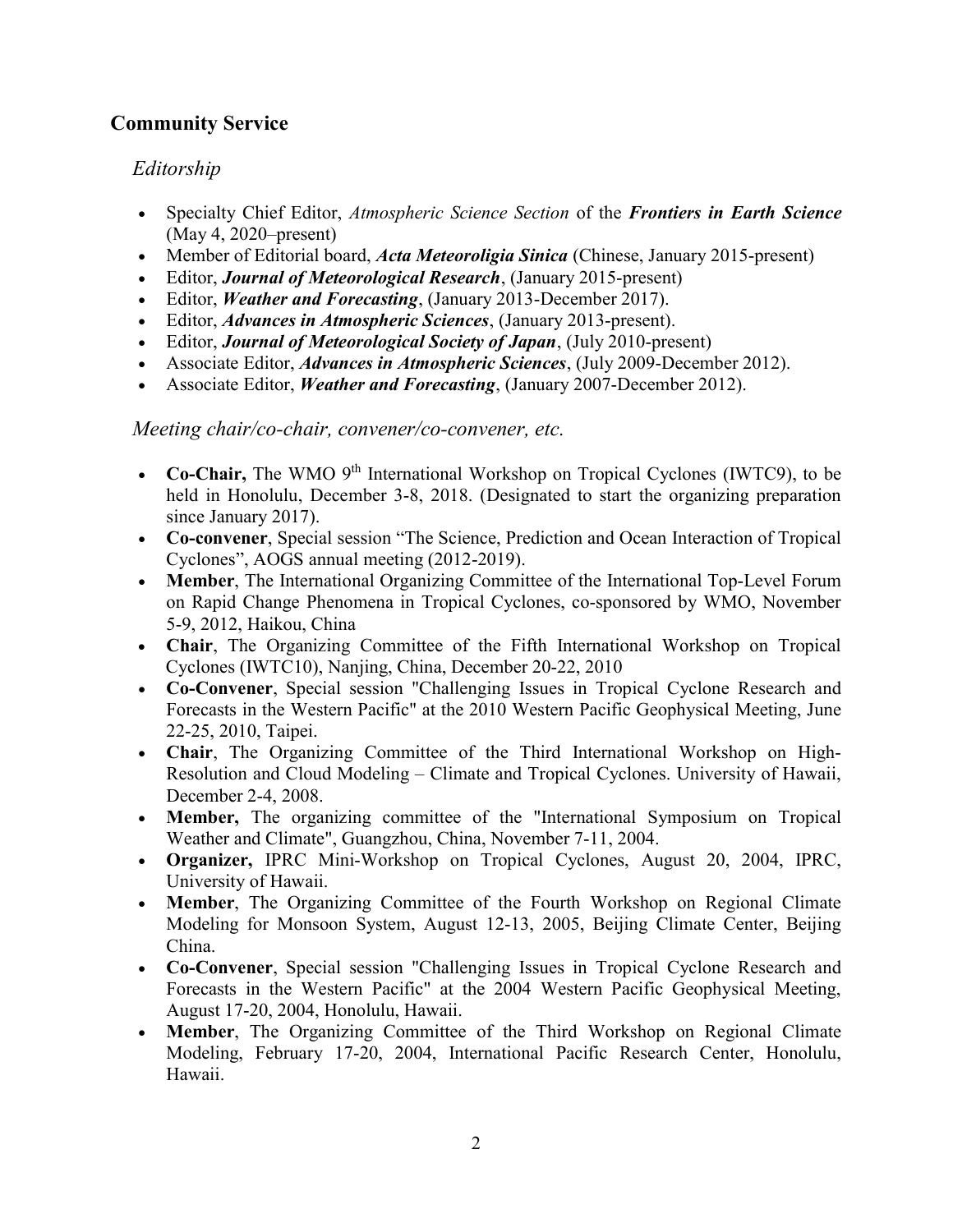- Member, The Organizing Committee of the Second Workshop on Regional Climate Modeling for Monsoon System, March 4-6, 2003, FRSGC, Yokohama, Japan.
- Member, The Organizing Committee of the First IPRC Regional Climate Modeling Workshop, October 9-12, 2001, East-West Center, Honolulu, Hawaii.

#### Committee members and other services

- Co-Director, State Key Laboratory of Severe Weather, Chinese Academy of Meteorological Sciences, China Administration, China, (December 2016-present).
- Member, The VOCALS Scientific Working Group (SWG) of the WCRP/CLIVAR VAMOS panel, (June 2008-2015).
- Member, American Meteorological Society's Tropical Meteorology and Tropical Cyclones Committee, (2007-2012).
- Member, Steering Committee of the International Pacific Research Center, University of Hawaii at Manoa, (January 2004-present).
- Member, SOEST Young Investigator Selection Committee, School of Ocean and Earth Science and Technology, University of Hawaii, (November 2004-2006).
- Member, Curriculum Committee of Meteorology Department, University of Hawaii, (February 2004-2009).
- Member, Selection Committee for the Max Eaton Award,  $24<sup>th</sup>$  Conference on Hurricanes and Tropical Meteorology, American Meteorological Society, May 29 – June 2, 2000, Ft Lauderdale, Florida.
- Referee, Nature, Nature Geoscience, Nature Climate Change, Nature Communication, Science, Scientific Report, J. Atmos. Sci., J. Climate, Mon. Wea. Rev., Wea. Forecasting, Q. J. Roy. Meteor. Soc., Climate Dynamics, Tellus, Intl. J. Climatol., J. Meteor. Soc. Japan, Adv. Atmos. Sci., J. Geophys. Res., Geophys. Res. Lett., J. Appl. Meteor. Climatol., Atmos. Chem. Phys., JAMES, etc.

### Courses Taught

- ATTMO 614, Tropical Cyclones
- ATMO 620, Physical Meteorology
- ATMO 610, Tropical Climate and Weather
- ATMO 303, Atmospheric Dynamics
- ATMO 402, Applied Atmospheric Dynamics
- ATMO 765, Research Seminar

### Refereed Publications (1995-)

- 197. Li. Y.-L. Y. Wang, Y.-L, Lin, and R. Fei, 2020: Dependence of superintensity of tropical cyclones on SST in axisymmetric numerical simulations. Mon. Wea. Rev., (under review).
- 196. Liu, H.-Y., Y. Wang, and J.-F. Gu, 2020: Intensity change of binary tropical cyclones in idealized numerical simulations. J. Atmos. Sci., (under review).
- 195. Fei, R., Y. Wang, and Y.-L. Li, 2020: Contribution of vertical advection to supergradient wind in tropical cyclone boundary layer: A numerical study. J. Atmos. Sci., (in revision).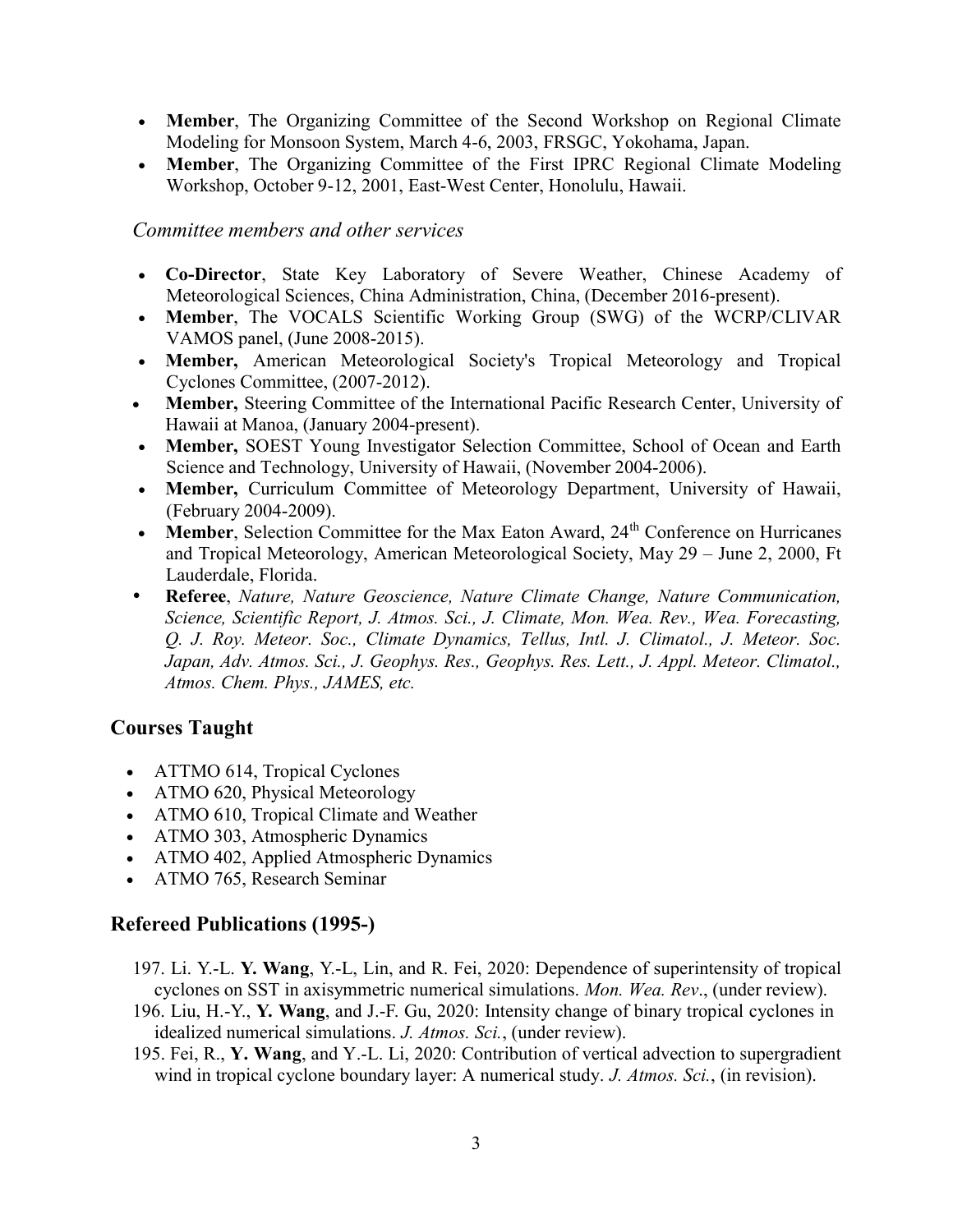- 194. Zhao, J.-W., R.-F. Zhan, Y. Wang, S.-P. Xie, and Q. Wu, 2020: Untangling impacts of global warming and Interdecadal Pacific Oscillation on long-term variability of North Pacific tropical cyclone track density, Science Advances, (revised).
- 193. Wang, H., and Y. Wang, 2020: A numerical study of Typhoon Megi (2010). Part II: Eyewall evolution crossing Luzon Island. Mon. Wea. Rev., (in revision).
- 192. Li, T.-H., and Y. Wang, 2020: The role of boundary layer dynamics in tropical cyclone intensification. Part I: Sensitivity to surface drag coefficient. *J. Meteor. Soc. Japan*, (revised).
- 191. Li, T.-H., and Y. Wang, 2020: The role of boundary layer dynamics in tropical cyclone intensification. Part II: Sensitivity to initial vortex structure. J. Meteor. Soc. Japan, (revised).
- 190. Fei, R., J. Xu, Y. Wang, and C. Yang, 2020: Factors affecting the weakening rate of tropical cyclones over the western North Pacific. Mon. Wea. Rev., 148, https://doi.org/MWR-D-19-0356.1. (revised)
- 189. Li, Y.-L., Y. Wang, and Y.-L. Lin, 2020: How much does the upward advection of supergradient component of boundary layer wind contribute to tropical cyclone intensification and maximum intensity? J. Atmos. Sci., 77, https://doi.org/10.1175/JAS-D-19-0350.1. (revised).
- 188. Zhao, J.-W., R.-F Zhan, and Y. Wang, 2020: Different responses of tropical cyclone tracks over the western North Pacific and North Atlantic to two distinct SST warming patterns. Geophys. Res. Lett., 47(7), e2019GL086923, https://doi.org/10.1029/2019GL086923.
- 187. Liu, L., Y. Wang, R.-F. Zhan, and J. Xu, 2020: Increasing destructive potential of landfalling tropical cyclones over China. J. Climate, 33(9), 3731–3743, https://doi.org/10.1175/JCLI-D-19-0451.
- 186. Zhang, C.-X., Y. Wang, and M. Xue, 2020: Evaluation of an E-ε and three other boundary layer parameterization schemes in the WRF model over the Southeast Pacific and the Southern Great Plains, *Mon. Wea. Rev.*,  $148(3)$ ,  $1121-1145$ , https://doi.org/10.1175/MWR-D-19-0084.1.
- 185. Done, J. M., M. Ge, G. J. Holland, I. Dima-West, S. Phibbs, G. R. Saville, and Y. Wang, 2020: Modelling global tropical cyclone wind footprints, Special Issue on Global- and continental-scale risk assessment for natural hazards: methods and practice, Nat. Hazards Earth Syst. Sci., 20, 567–580, https://doi.org/10.5194/nhess-20-567-2020.
- 184. Liu, L., and Y. Wang, 2020: Trends in landfalling tropical cyclone induced precipitation over China, J. Climate, 33(6), 2223–2235, https://doi.org/10.1175/JCLI-D-19-0693.1.
- 183. Liu, C., Q.-L. Li, W. Zhao, Y. Wang, R. Ali, D. Huang, X.-X. Lu, H. Zheng, and X.-L. Wei, 2020: Spatiotemporal characteristics of near-surface wind in Shenzhen, Sustainability, 12, 739, doi:10.3390/su12020739.
- 182. Zhang, Z., Y. Wang, W.-M. Zhang, and J. Xu, 2019: Coastal ocean response and feedback to Typhoon Hato (2017) in the South China Sea: A coupled model study. J. Geophys. Res. – Atmos., 124(24), 13731-13749, https:/doi.org/10.1029/2019JD031377.
- 181. Xu, J., Y. Wang, and C. Yang, 2019: Inter-basin differences in the mean and variability of tropical cyclone MPI in the Northern Hemisphere. J. Geophys. Res.  $-$  Atmos., 124(24), 13714-13730, https:/doi.org/10.1029/2019JD031588.
- 180. Duan, Y.-H., Q.-L. Wan, J. Huang, K. Zhao, H. Yu, Y. Wang\*, D.-J. Zhao, J.-N. Feng, J. Tang, P.-Y. Chen, X.-Q. Lu, Y. Wang, J.-Y. Liang, L. Wu, X.-P. Cui, J. Xu, and P.-W. Chan, 2019: Landfalling tropical cyclone research project (LTCRP) in China. Bull. Amer. Meteor.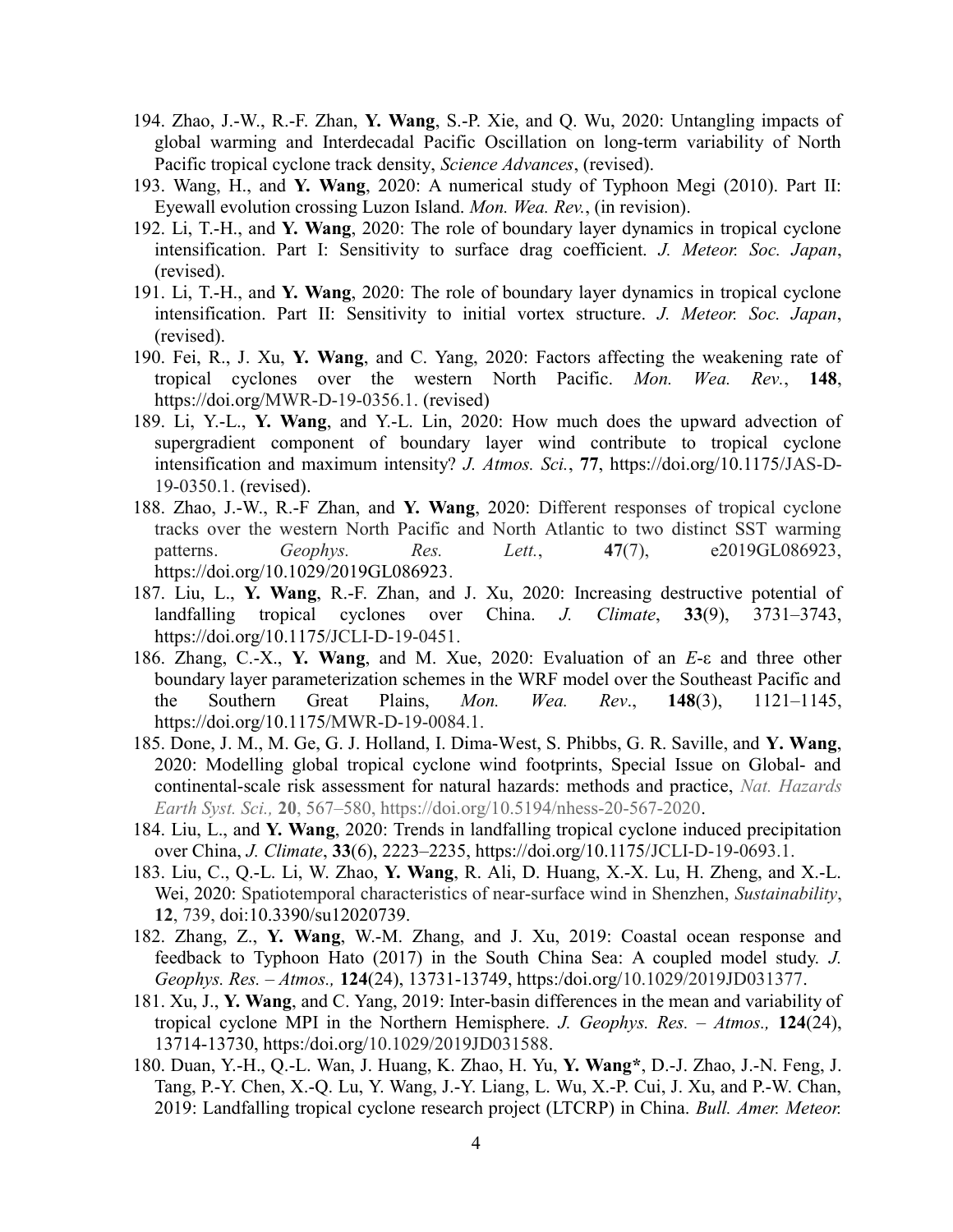Soc., 100 (12), ES447-ES472, https://doi.org/10.1175/BAMS-D-18-241.1.

- 179. Li, Y.-L., Y.-L, Lin, and Y. Wang, 2019: A numerical study on the triggering and maintenance of a long-lived rainband in Typhoon Longwang (2005), J. Geophys. Res. – Atmos., 124(19), 10401-10426, https:/doi.org/10.1029/2019JD030600.
- 178. Li, Y.-L., Y. Wang, and Y.-L. Lin, 2019: Revisiting the dynamics of eyewall contraction of tropical cyclones. J. Atmos. Sci., 76, 3229–3245, https://doi.org/10.1175/JAS-D-19- 0076.1.
- 177. Wang, H., Y. Wang, J. Xu, and Y.-H. Duan, 2019: Evolution of the warm-core structure during the eyewall replacement cycle in a numerically simulated tropical cyclone. *J. Atmos.* Sci., **76**, 2559–2573, https://doi.org/10.1175/JAS-D-19-0017.1.
- 176. Xu, J., Y. Wang, and C. Yang, 2019: Factors affecting the variability of MPI of tropical cyclones over the North Atlantic. J. Geophys. Res. - Atmos., 124, 6654-6668, https://doi.org/10.10292019JD030283.
- 175. Fu, H., Y. Wang, M. Riemer, and Q.-Q. Li, 2019: Effect of unidirectional vertical wind shear on tropical cyclone intensity change – Lower-layer shear versus upper-layer shear. J. Geophys. Res. – Atmos., 124, 6265–6282, https://doi.org/10.1029/2019JD030586.
- 174. Zhan, R.-F., Y. Wang, and J.-W. Zhao, 2019: Contributions of SST anomalies in the Indo-Pacific Oceans to the interannual variability of tropical cyclone genesis frequency over the western North Pacific. J. Climate, 32(11), 3357–3372, https://doi.org/10.1175/JCLI-D-18-0439.1.
- 173. Pedro Diaz, J., F. J. Exposito, J. C. Perez, A. J. Gonzalez, Y. Wang, L. Haimberger, and J. Wang, 2019: Long-term trends in marine boundary layer properties over the Atlantic Ocean. J. Climate, 32, 2991–3004, https://doi.org/10.1175/JCLI-D-18-0219.1.
- 172. Deng, L., Y.-H. Duan, W.-H. Gao, and Y. Wang, 2019: Evolution of warm-rain microphysical properties in Typhoon Usagi (2013): A numerical modeling study. Adv. Atmos. Sci., 36(5), 510–526, doi:10.1007/s00376-019-8170-6.
- 171. Liu, L., J. Xu., Y. Wang, and Y.-H. Duan, 2019: Contribution of recycling of surface precipitation to landfalling tropical cyclone rainfall: A modeling study for Typhoon Utor (2013). J. Geophys. Res. – Atmospheres, 124, 870–885, DOI: 10.1029/2018JD029380.
- 170. Dong, M.-Y., C.-X. Ji, F. Chen, and Y. Wang, 2019: A numerical study of boundary layer structure and rainfall after landfall of Typhoon Fitow (2013): Sensitivity to planetary boundary layer parameterization. Adv. Atmos. Sci., 36(4), 431-450. DOI: 10.1007/s00376-018-7281-9.
- 169. Wang, H., Y. Wang, J. Xu, and Y.-H. Duan, 2019: The axisymmetric and asymmetric aspects of the secondary eyewall formation in a numerically simulated tropical cyclone under idealized conditions on an f-plane. J. Atmos. Sci., 76, 357–378, DOI: 10.1175/JAS-D-18-0130.1.
- 168. Zhao, J.-W., R.-F. Zhan, Y. Wang, and H.-M. Xu, 2018: Contribution of interdecadal Pacific oscillation to the recent abrupt decrease in tropical cyclone genesis frequency over the western North Pacific since 1998. J. Climate, 31(20), 8211–8224, DOI: https://doi.org/10.1175/JCLI-D-18-0202.1.
- 167. Zhang, C.-X., and Y. Wang, 2018: Why is the simulated climatology of tropical cyclones so sensitive to the choice of cumulus parameterization scheme in the WRF model? *Climate* Dynamics, 51, 3613–3633. Doi: 10.1007/s00382-018-4099-1.
- 166. Lin, Y.-L., Y.-L Li, Q.-S Li, M.-Y. Chen, F.-H Xu, Y. Wang, and B. Huang, 2018: A long lasting vortex Rossby wave induced rainband of Typhoon Longwang (2005). Bull.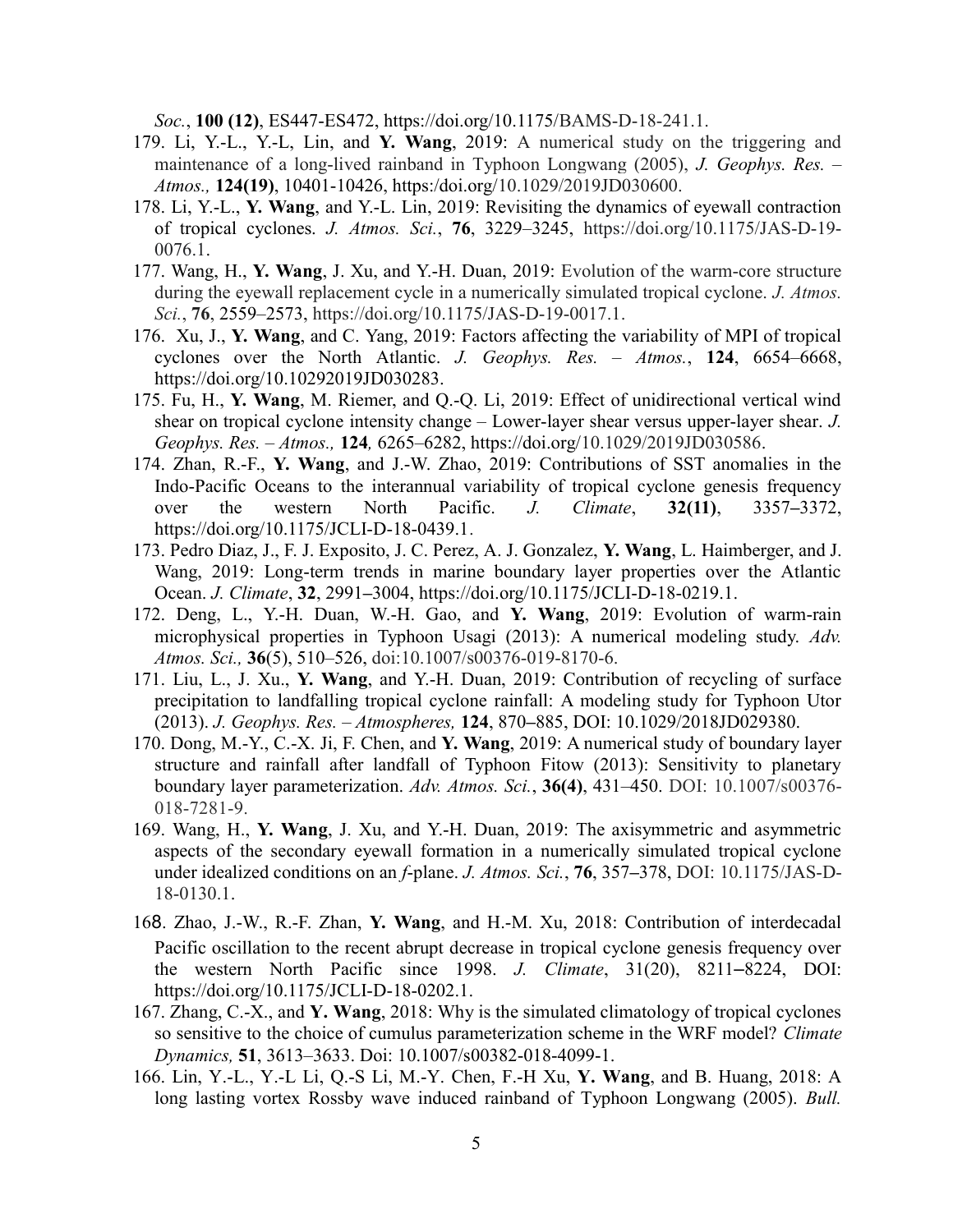Amer. Meteor. Soc., 99, 1127–1134. Doi: 10.1175/BAMS-D-17-0122.1

- 165. Heng, J.-Y., Y. Wang, and W.-C. Zhou, 2018: Reply to "Comments on 'Revisiting the balanced and unbalanced aspects of tropical cyclone intensification by Heng et al. 2017'", J. Atmos. Sci., 75, 2497–2505, DOI: 10.1175/JAS-D-18-0020.1.
- 164. Zhao, H., and Y. Wang, 2018: Phytoplankton increases induced by strong tropical cyclones in the South China Sea during 1998-2015. J. Geophys. Res.–Oceans, 123(13), 2903–2920. https://doi.org/10.1002/2017JC013549.
- 163. Liu, H.-Y., Y. Wang, J. Xu, and Y.-H. Duan, 2018: A dynamical initialization scheme for tropical cyclones under the influence of terrain. Wea. Forecasting, 33(3), 641–659, https://doi.org/10.1175/WAF-D-17-0139.1.
- 162. Zhao, J.-W., R.-F. Zhan, and Y. Wang, 2018: Global warming hiatus contributed to the increased occurrence of intense tropical cyclones in the coastal regions along East Asia. Scientific Report, (2018)8:6023, doi: 10.1038/s41598-018-24402-2.
- 161. Xu, J., and Y. Wang, 2018: Dependence of tropical cyclone intensification rate on sea surface temperature, storm intensity and size in the western North Pacific. Wea. Forecasting, 33(2), 523–537, https://doi.org/10.1175/WAF-D-17-0095.1
- 160. Long, J.-C., Y. Wang, and S.-P. Zhang, 2018: Intercomparison of cloud amount datasets in the Kuroshio region over the East China Sea. J. Meteor. Soc. Japan. 96, 127–145, Doi: 10.2151/jmsj.2018-018.
- 159. Xu, J., and Y. Wang, 2018: Effect of the initial vortex structure on intensification of a numerically simulated tropical cyclone. J. Meteor. Soc. Japan. 96, 111–126, Doi: 10.2151/jmsj.2018-014.
- 158. Fu, H., and Y. Wang, 2018: Effect of uncertainties in sea surface temperature dataset on the simulation of Typhoon Nangka (2015). Atmos. Res. Lett., 19, e797, https://doi.org/10.1002/asl.797.
- 157. Chen, X.-M., Y. Wang, J. Fang, and M. Xue, 2018: A numerical study of rapid intensification of Supertyphoon Vicente (2012) in the South China Sea. Part II: Roles of inner-core processes. J. Atmos. Sci., 75, 235–255, doi:10.1175/JAS-D-17-0129.1.
- 156. Niu, X.-R. S., Wang, et al., 2018: Ensemble evaluation and projection of climate extremes in China using RMIP models. *Intern. J. Climatol.*, 38(4), 2039-2055, doi: 10.1002/joc.5315.
- 155. Zhan, R.-F., Y. Wang, and J.-W. Zhao, 2017: Intensified mega-ENSO has increased the proportion of intense tropical cyclones over the western Northwest Pacific since the late 1970s. Geophys. Res. Lett., 44, 11,959–11,966, doi:10.1002/2017GL075916.
- 154. Zhan, R.-F., Y. Wang, and Q.-Y. Liu, 2017: Salient differences in tropical cyclone activity over the western North Pacific between 1998 and 2016. J. Climate, 30(24), 9979–9997, doi: 10.1175/JCLI-D-17-0263.1.
- 153. Yu., Z.-F., Y. Wang, H.-M. Xu., Y.-D. Chen, and Y.-M. Chen, 2017: An observational study of axisymmetric and asymmetric rainfall structures in landfalling tropical cyclones over China. J. Appl. Meteor. Climat., 56(10), 2883-2901. doi: 10.1175/JAMC-D-16-0334.1.
- 152. Hu, H., Y.-H. Duan, Y. Wang, X.-H. Zhang, 2017: Diurnal Cycle of Rainfall Associated with Landfalling Tropical Cyclones in China from Rain-Gauge Observations. J. Appl. Meteor. Climat., 56(9), 2595–2605, doi: /10.1175/JAMC-D-16-0335.1.
- 151. Heng, J.-Y., Y. Wang, and W.-C. Zhou, 2017: Revisiting the balanced and unbalanced aspects of tropical cyclone intensification. J. Atmos. Sci., 74(8), 2575–2591. 10.1175/JAS-D-17-0046.1
- 150. Zhan, R.-F., and Y. Wang, 2017: Weak tropical cyclones dominate the poleward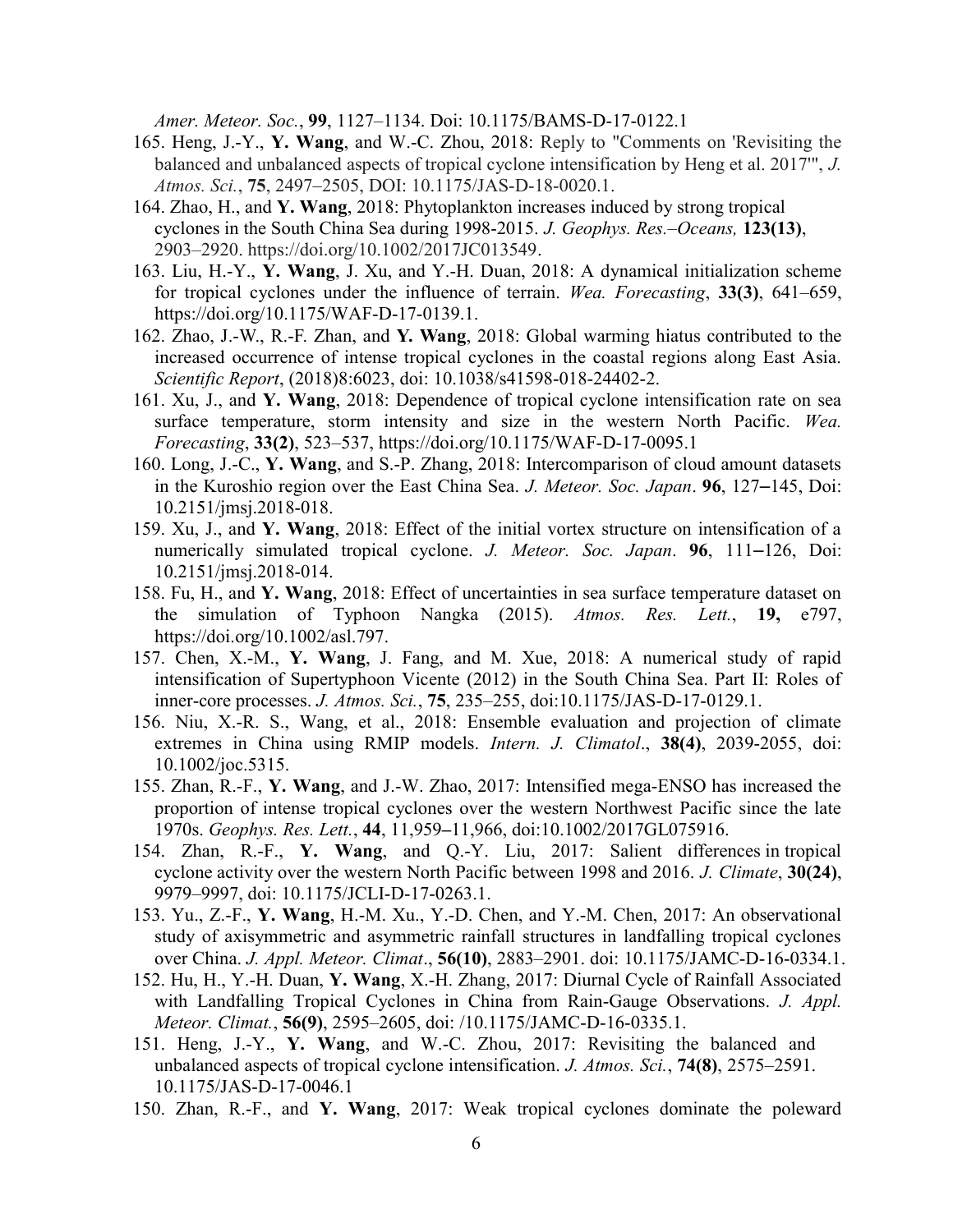migration of the annual mean location of lifetime maximum intensity of Northwest Pacific tropical cyclones since 1980. J. Climate, 30,6873–6882. 10.1175/JCLI-D-17-0019.1

- 149. Zhang, C.-X., and Y. Wang, 2017: Projected future changes of tropical cyclone activity over the western North and South Pacific in a 20-km-mesh regional climate model. J. Climate, 30(15), 5923–5941. 10.1175/JCLI-D-16-0597.1
- 148. Zhang, C.-X., K. Hamilton, and Y. Wang, 2017: Monitoring and Projecting Snow on Hawaii Island. Earth's Future, 5, doi:10.1002/2016EF000478.
- 147. Zhang, X.-H., Y.-H. Duan, Y. Wang, N. Wei, H. Hu, 2017: A high-resolution simulation of Supertyphoon Rammasun (2014). Part I: Model verification and surface energetics analysis. Adv. Atmos. Sci., 34, 757–770, doi:10.1007/s00376-017-6255-7.
- 146. Sakazaki, T., K. Hamilton, C.-X., Zhang, and Y. Wang, 2017: Is there a stratospheric pacemaker controlling the daily cycle of tropical rainfall? Geophys. Res. Lett., 44, doi:10.1002/2017GL072549.
- 145. Chen, X.-M., Y. Wang, K. Zhao, and D. Wu, 2017: A numerical study of rapid intensification of Supertyphoon Vicente (2012) in the South China Sea. Part I: Verification of simulation, storm-scale evolution, and environmental contribution. Mon. Wea. Rev., 145, 877–898, doi: 10.1175/MWR-D-16-0147.1.
- 144. Li, Q.-Q., Y. Wang, and Y.-H. Duan, 2017: A numerical study of outer rainband formation in a sheared tropical cyclone. J. Atmos. Sci., 74, 203-227, DOI: 10.1175/JAS-D-16-0123.1.
- 143. Wang, Y., and J.-Y. Heng, 2016: Contribution of eye excess energy to the intensification rate of tropical cyclones – A numerical study. J. Adv. Mod. Earth Sys., 8, 1953–1968, DOI: 10.1002/2016MS000709.
- 142. Meng, W.-G., and Y. Wang, 2016a: A diagnostic study on heavy rainfall induced by Typhoon Utor (2013) in South China. Part I: Rainfall asymmetry at landfall. J. Geophys. Res., 121 (21), 12,781–12,802, DOI: 10.1002/2015JD024646.
- 141. Meng, W.-G., and Y. Wang, 2016b: A diagnostic study on heavy rainfall induced by Typhoon Utor (2013) in South China. Part II: Post-landfall rainfall. J. Geophys. Res., 121 (21), 12,803–12,819, DOI: 10.1002/2015JD024647.
- 140. Heng, J.-Y., and Y. Wang, 2016: Reply to "Comments on: Nonlinear response of a tropical cyclone vortex to prescribed eyewall heating with and without surface friction in TCM4: Implications for tropical cyclone intensification". J. Atmos. Sci., 73(12), 5105-5109, DOI: 10.1175/JAS-D-16-0262.1.
- 139. Xu, J., Y. Wang, and Z.-M. Tan, 2016: The relationship between sea surface temperature and maximum potential intensification rate of tropical cyclones over the North Atlantic. J. Atmos. Sci., 73(12), 4979–4988.
- 138. Zhang, C.-X., Y. Wang, K. Hamilton, and A. Lauer, 2016: Dynamical downscaling of the climate for the Hawaiian Islands. Part II: Projection for the late  $21<sup>st</sup>$  century. J. Climate, 29(23), 8333–8354. DOI: 10.1175/JCLI-D-16-0038.1.
- 137. Wang, H., C.-C. Wu, and Y. Wang, 2016: Secondary eyewall formation in an idealized tropical cyclone simulation – Balanced and unbalanced dynamics. J. Atmos. Sci., 73, 3911– 3930. DOI: 10.1175/JAS-D-15-0146.1.
- 136. Zhao, J.-W., R.-F. Zhan, Y. Wang, and L. Tao, 2016: Intensified interannual relationship between tropical cyclone genesis frequency over the Northwest Pacific and the SST gradient between the Southwest Pacific and the western Pacific Warm Pool since mid-1970s.. J. Climate, 29(10), 3811–3830, DOI: 10.1175/JCLI-D-15-0729.1.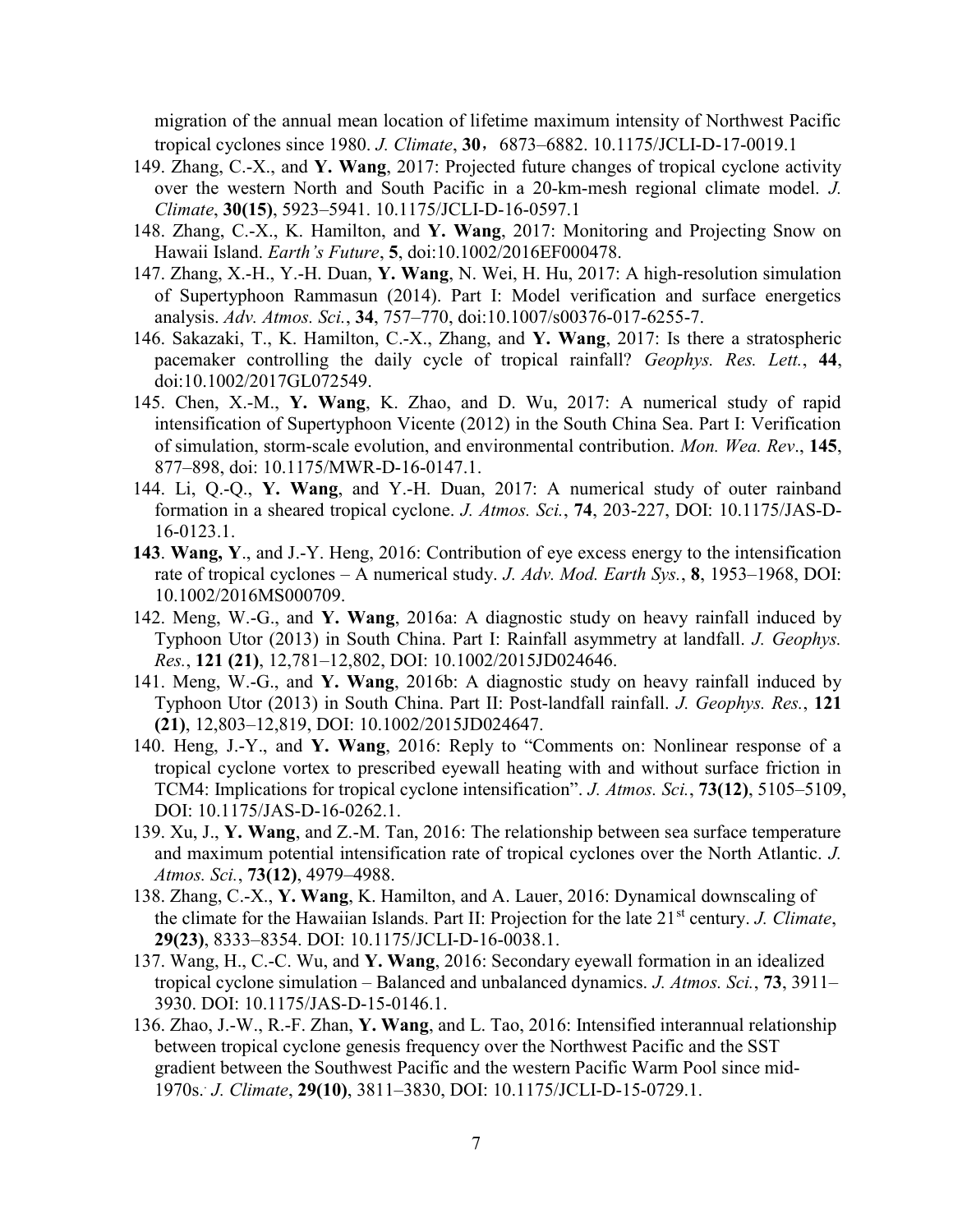- 135. Zhang, C.-X., Y. Wang, K. Hamilton, and A. Lauer, 2016: Dynamical downscaling of the climate for the Hawaiian Islands. Part I: Present-day. J. Climate, 29, 3017–3048, https://doi.org/10.1175/JCLI-D-15-0432.1.
- 134. Heng, J.-Y., and Y. Wang, 2016: Nonlinear response of a tropical cyclone vortex to prescribed eyewall heating with and without surface friction in TCM4: Implications for tropical cyclone intensification. J. Atmos. Sci., 73, 1315-1333, DOI: 10.1175/JAS-D-15-0164.1
- 133. Li, Q., S. Wang, D.-K. Lee, J.-P. Tang, X.-R. Niu, P.-H. Hui, W. J. Gutowski Jr., K. Dairaku, J. McGregor, J. Katzfey, X.-J. Gao, J. Wu, S.-Y. Hong, Y. Wang, H. Sasaki, 2016: Building Asian climate change scenario by multi-regional climate models ensemble. Part: II: Precipitation. Intl. J. Climatol., 36(13), 4253–4264, doi:10.1002/joc.4633.
- 132. Tang, J.-P., Q. Li, S. Wang, D.-K. Lee, P.-H. Hui, X.-R. Niu, W. J. Gutowski Jr., K. Dairaku, J. McGregor, J. Katzfey, X.-J. Gao, J. Wu, S.-Y. Hong, Y. Wang, H. Sasaki, 2016: Building Asian climate change scenario by multi-regional climate models ensemble. Part: I: Surface air temperature. Intl. J. Climatol., 36 (13), 4241–4252, doi:10.1002/joc.4628.
- 131. Ling, Z., Y. Wang, and G. Wang, 2016: Impact of intraseasonal oscillations on the activity of tropical cyclones in summer over the South China Sea. Part I: Local tropical cyclones. J. Climate, 29, 855–868. Doi:10.1175/JCLI-D-15-0617.1
- 130. Zhan, R.-F., and Y. Wang, 2016: CFSv2-based statistical prediction for seasonal accumulated cyclone energy (ACE) over the western North Pacific. J. Climate, 29, 525– 541. Doi: 10.1175/JCLI-D-15-0059.1
- 129. Ma, Z.-H, J.-F. Fei, X.-P. Cheng, Y. Wang, and X.-G. Huang, 2015: Contributions of surface sensible heat fluxes to tropical cyclone. Part II: The sea spray processes. J. Atmos. Sci., 72, 4218–4236. Doi:10.1175/JAS-D-15-0058.1
- 128. Wang, Y., Y. Rao, Z.-M. Tan, and D. Schonemann, 2015: A statistical analysis of the effects of vertical wind shear on tropical cyclone intensity change over the western North Pacific. Mon. Wea. Rev., 143, 3434–3453.
- 127. Qi., L., and Y. Wang, 2015: Discrepancies in different precipitation data products in the Bay of Bengal (BoB) during summer monsoon season. Adv. Meteor., 2015, ID 806845, 13pp. http://dx.doi.org/10.1155/2015/806845.
- 126. He, H.-Z., J. Yang, D.-Y. Gong, R. Mao, Y. Wang, and M.-N. Gao, 2015: Decadal changes in tropical cyclone activity over the western North Pacific in the late 1990s. Climate Dynamics, DOI 10.1007/s00382-015-2541-1.
- 125. Niu, X.-R., J.-P. Tang , D.-K. Lee, W. Gutowski, Jr. , K. Dairaku , J. McGregor, J. Katzfey, X.-J. Gao, J. Wu , S.-Y. Hong, Y. Wang , and H. Sasaki, 2015: Projection of Indian summer monsoon climate in 2041-2060 by Multi-regional and global climate models. J. Geophys. Res. – Atmospheres, 120, 1776–1793, doi: 10.1002/2014/D02262.
- 124. Xu, J., and Y. Wang, 2015: A statistical analysis on the dependence of tropical cyclone intensification rate on the storm intensity and size in the North Atlantic. Wea. Forecasting, 30, 692–701.
- 123. Li, Q.-Q., Y. Wang, and Y. Duan, 2015: Impacts of evaporation of rainwater on tropical cyclone structure and intensity – A revisit. J. Atmos. Sci., 72, 1323–1345.
- 122. Yu, Z.-F., Y. Wang, and H.-M. Xu, 2015: Observed rainfall asymmetry in tropical cyclones making landfall over China. J. Appl. Meteor. Climat., 54, 117–136, doi: http://dx.doi.org/10.1175/JAMC-D-13-0359.1.
- 121. Mei, W., S.-P. Xie, M. Zhao, and Y. Wang, 2015: Forced and internal variability of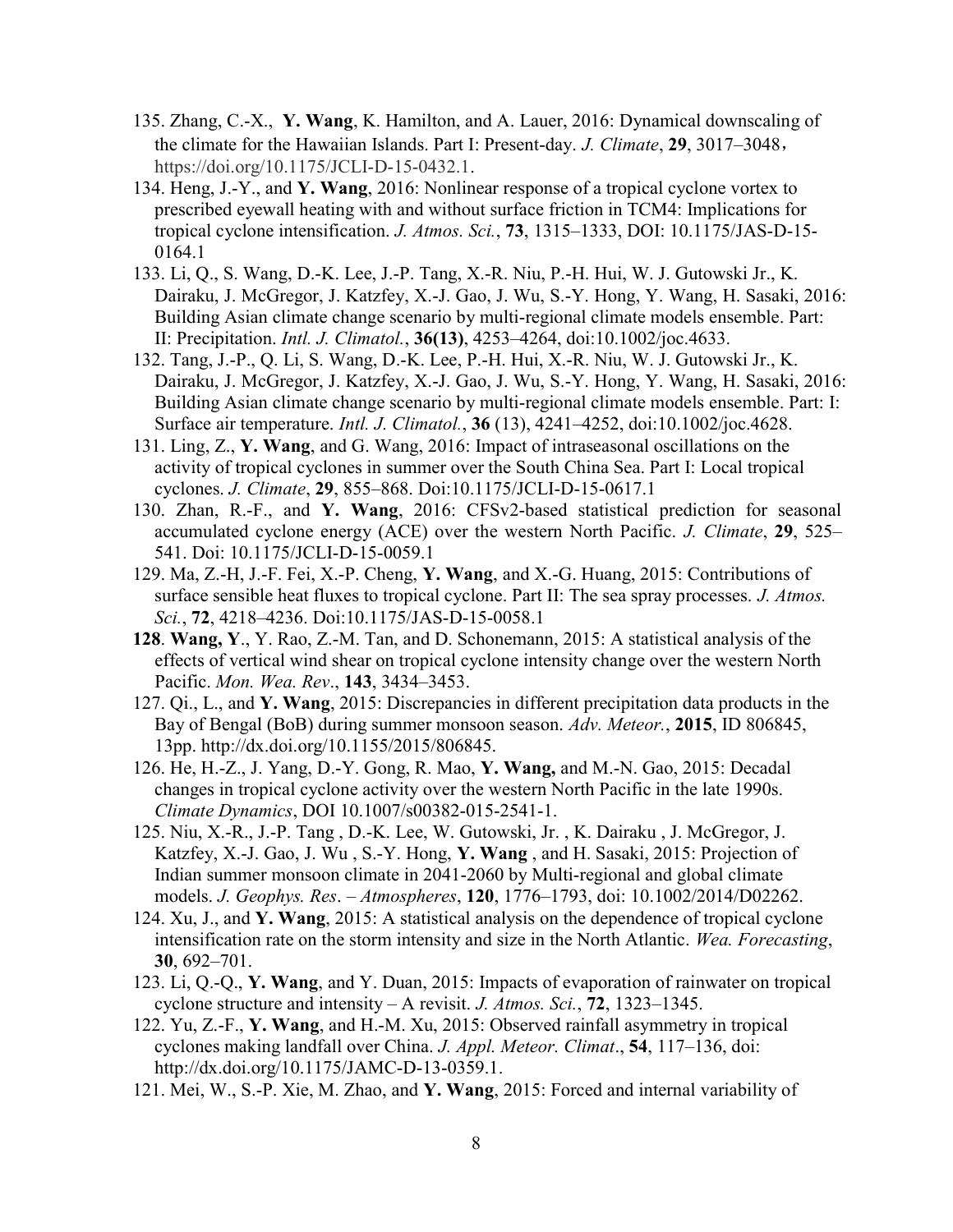tropical cyclone track density in the western North Pacific. J. Climate, 28, 143–167.

- 120. Chen, X.-M., Y. Wang, and K. Zhao, 2015: Synoptic flow patterns and large-scale characteristics associated with rapidly intensifying tropical cyclones in South China Sea, Mon. Wea. Rev., 143, 64–87.
- 119.Zhan, R.-F., Y. Wang, and L. Tao, 2014: Intensified impact of East Indian Ocean SST anomaly on tropical cyclone genesis frequency over the western North Pacific. J. Climate, 27, 8724–8739.
- 118.Li, Q.-Q., Y. Wang, and Y.-H. Duan, 2014: Effect of diabatic heating/cooling in rapid filamentation zone on structure and intensity of a simulated tropical cyclone. J. Atmos. Sci., 71, 3144–3163, https://doi.org/10.1175/JAS-D-13-0312.1.
- 117. Wang, H., and Y. Wang, 2014: A numerical study of Typhoon Megi (2010). Part I: Rapid intensification. Mon. Wea. Rev., 124, 29–48.
- 116. Qi, L., J.-H. He, and Y. Wang, 2014: The terraced thermal contrast among the Tibetan Plateau, the East Asian plain and the western North Pacific, and its impacts on the seasonal transition of East Asian Climate. Chinese Sci. Bull., 59, 212–221, DOI: 10.1007/s11434- 013-0025.4.
- 115. Souma, K., K. Tanaka, T. Suetsugi, K. Sunada, K. Tsuboki, T. Shinoda, Y. Wang, A. Sakakibara, K. Hasegawa, Q. Moteki, and E. Nakakita, 2013: A comparison between the effects of artificial land cover and anthropogenic heat on a localized heavy rain event in 2008 in Zoshigaya, Tokyo, Japan. J. Geophys. Res. – Atmosphere, 118, 11,600–11,610.
- 114. Lauer, A., C.-X. Zhang, O. Elison-Timm, Y. Wang, and K. Hamilton, 2013: Downscaling of climate in the Hawaii region using CMIP5 results: On the choice of the forcing fields. J. Climate, 26, 10,006–10,030.
- 113. Xu, Y.-M., and Y. Wang, 2013: On the initial development of asymmetric vertical motion and horizontal relative flow in a mature tropical cyclone embedded in environmental vertical shear. J. Atmos. Sci., 70, 3471-3491. https://doi.org/10.1175/JAS-D-12-0335.1
- 112. Choi, K.S., C.-C. Wu, and Y. Wang, 2013: Seasonal prediction for tropical cyclone frequency around Taiwan using teleconnection patterns. Theor. Appl. Climatol., 116, DOI: 10.1007/s00704-013-0954-5.
- 111. Wang, H., Y. Wang, and H.-M. Xu, 2013: Improving simulation of a tropical cyclone using dynamical initialization and large-scale spectral nudging: A case study of Typhoon Megi (2010). Acta Meteor. Sinica, 27, 455–475.
- 110.Wang, Y., and H. Wang, 2013: The inner-core size increase of Typhoon Megi (2010) during its rapid intensification phase. *Tropical Cyclone Res. Rev.*, 2, 65–80, https://doi.org/10.6057/2013TCRR02.01.
- 109. Elsberry, L. E., L.-S. Chen, J. Davidson, R. Rogers, Y. Wang, and L. Wu, 2013: Advances in understanding and forecasting rapidly changing phenomena in tropical cyclones. Tropical Cyclone Res. Rev., 2, 13–24.
- 108.Zhan, R., Y. Wang, and M. Wen, 2013: The SST gradient between the Southwest Pacific and the western Pacific warm pool – A new factor controlling the Northwest Pacific tropical cyclone genesis frequency. J. Climate, 26, 2408–2415.
- 107.Cha, D.-H., and Y. Wang, 2013: A dynamical initialization scheme for real-time forecasts of tropical cyclones using the WRF model. Mon. Wea. Rev., 141, 964–986.
- 106.Zhan, R., Y. Wang, and M. Ying, 2012: Seasonal forecasts of tropical cyclone activity over the western North Pacific: A review. Tropical cyclone Res. Rev., 1, 307–324, DOI: 10.6057/2012TCRR03.07.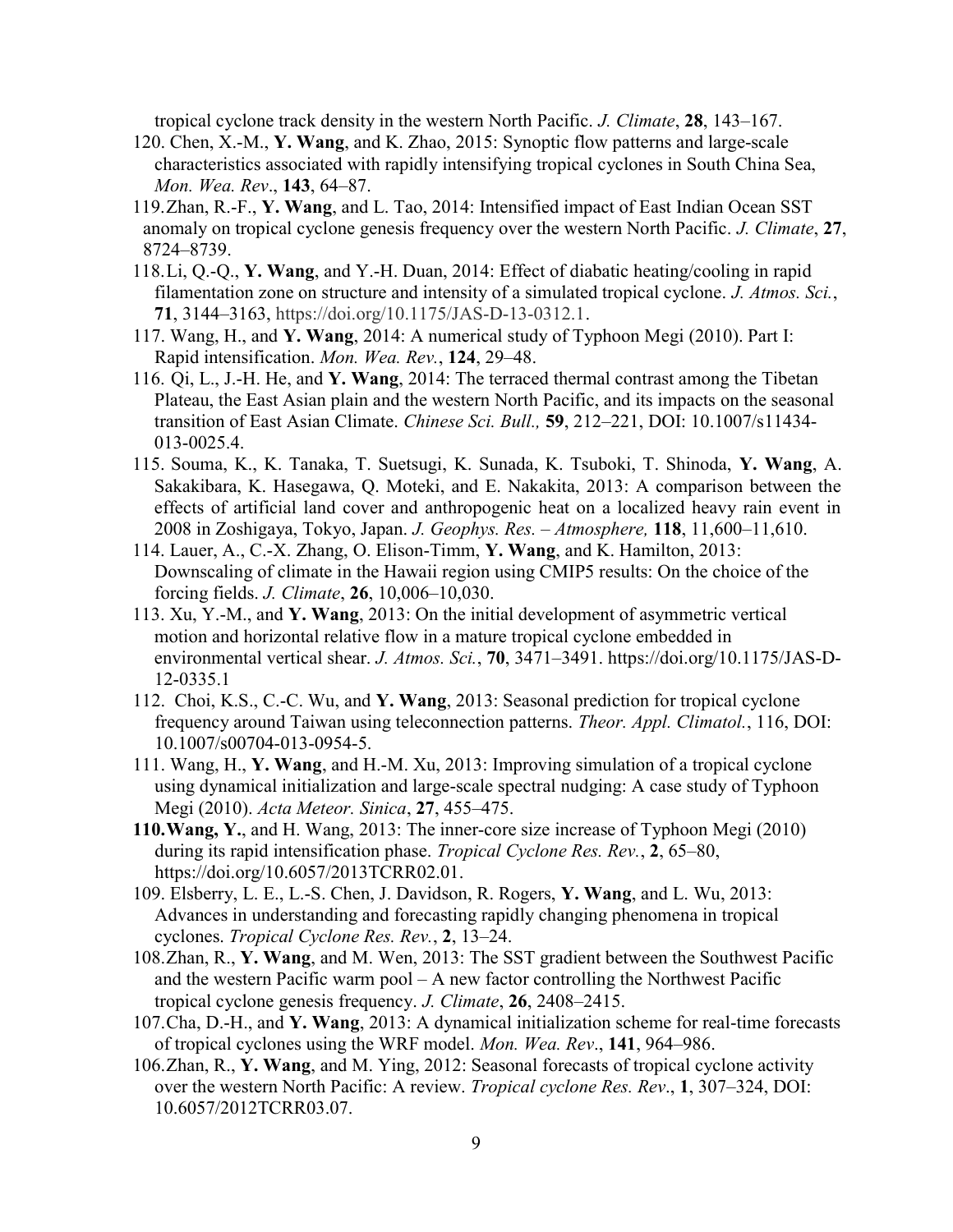- 105.Lauer, A., R. Bennartz, K. Hamilton, and Y. Wang, 2012: Modeling the response of subtropical marine boundary layer clouds to global warming: The impact of subgrid scale precipitation formation. J. Climate, 25, 6610-6626.
- 104.Zhang, C.-X., Y. Wang, A. Lauer, K. Hamilton, and F. Xie, 2012: Cloud base and top heights in the Hawaiian region determined by satellite and ground-based measurements. Geophys. Res. Lett., 39, L15706, doi:10.1029/2012GL052355.
- 103.Zhang, C.-X., Y. Wang, A. Lauer, and K. Hamilton, 2012: Configuration and evaluation of the WRF model for the study of Hawaiian regional climate. Mon. Wea. Rev., 140, 3259– 3277, https://doi.org/10.1175/MWR-D-11-00260.1.
- 102.Li, Q.-Q., and Y. Wang, 2012: A comparison of inner and outer spiral rainbands in a numerically simulated tropical cyclone. *Mon. Wea. Rev.*, 140, 2782–2805, https://doi.org/10.1175/MWR-D-11-00237.1.
- 101.Wang, Y., 2012: Recent research progress on tropical cyclone structure and intensity. Tropical cyclone Res. Rev., 1, 254–275. doi:10.6057/2012TCRR02.05.
- 100.Zhan, R., and Y. Wang, 2012: Contribution of tropical cyclones to stratospheretroposphere exchange over the Northwest Pacific: An estimation based on AIRS and reanalysis. J. Geophys. Res. - Atmosphere, 117, D12112, doi:10.1029/2012JD017494.
- 99. Qi, L., and Y. Wang, 2012: Changes in the observed trends in extreme temperatures over China around 1990. J. Climate, 25, 5208–5222.
- 98. Qi, L., and Y. Wang, 2012: The effect of mesoscale mountain over East Indochina Peninsula on East Asian summer rainfall. J. Climate, 25, 4495–4510.
- 97. Murakami, H, Y. Wang, M Sugi, H. Yoshimura, R. Mizuta, E. Shindo, Y. Adachi, S. Yukimoto, M. Hosaka, A. Kitoh, T. Ose, S. Kusunoki, 2012: Future changes in tropical cyclone activity projected by the new high-resolution MRI-AGCM. J. Climate, 25, 3237– 3260.
- 96. Wu, C.-C., R. Zhan, Y. Lu, and Y. Wang, 2012: Internal variability of the dynamically downscaled tropical cyclone activity over the western North Pacific by the IPRC regional climate model. J. Climate, 25, 2123–2128.
- 95. Koseki, S., T. Nakamura, H. Mitsudera, and Y. Wang, 2012: Modeling low-level clouds over the Okhotsk Sea in summer: Cloud formation and its effects on the Okhotsk high. J. Geophys. Res.- Atmosphere, 117, D05208, doi:10.1029/2011JD016462.
- 94. Tao, L., L. Wu, Y. Wang, J. Yang, 2012: Influences of tropical Indian Ocean warming and ENSO on tropical cyclone activity over the western North Pacific. J. Meteor. Soc. Japan, 90, 127–144.
- 93. Li, Q.-Q., and Y. Wang, 2012: Formation and quasi-periodic behavior of outer spiral rainbands in a numerically simulated tropical cyclone. J. Atmos. Sci., 69, 997–1020.
- 92. Chou K.-H., C.-C. Wu, Y. Wang, and C.-H. Chih, 2011: Eyewall evolution of typhoons crossing the Philippines and Taiwan: An observational study. Terr. Atmos., Oceanic Sci., 22, 535–548.
- 91. Zhan, R., Y. Wang, and C.-C. Wu, 2011: Impact of SSTA in East Indian Ocean on the frequency of Northwest Pacific tropical cyclones: A regional atmospheric model study, J. Climate, 24, 6227–6242.
- 90. Zhang, C-X., Y. Wang, and K. Hamilton, 2011: Improved representation of boundary layer clouds over the Southeast Pacific in WRF-ARW using a modified Tiedtke cumulus parameterization scheme. Mon. Wea. Rev., 139, 3489–3513.
- 89. Xu, H.-M., S.-P. Xie, and Y. Wang, 2011: Deep atmospheric response to the spring Kuroshio Current over the East China Sea. J. Climate, 24, 4959-4972.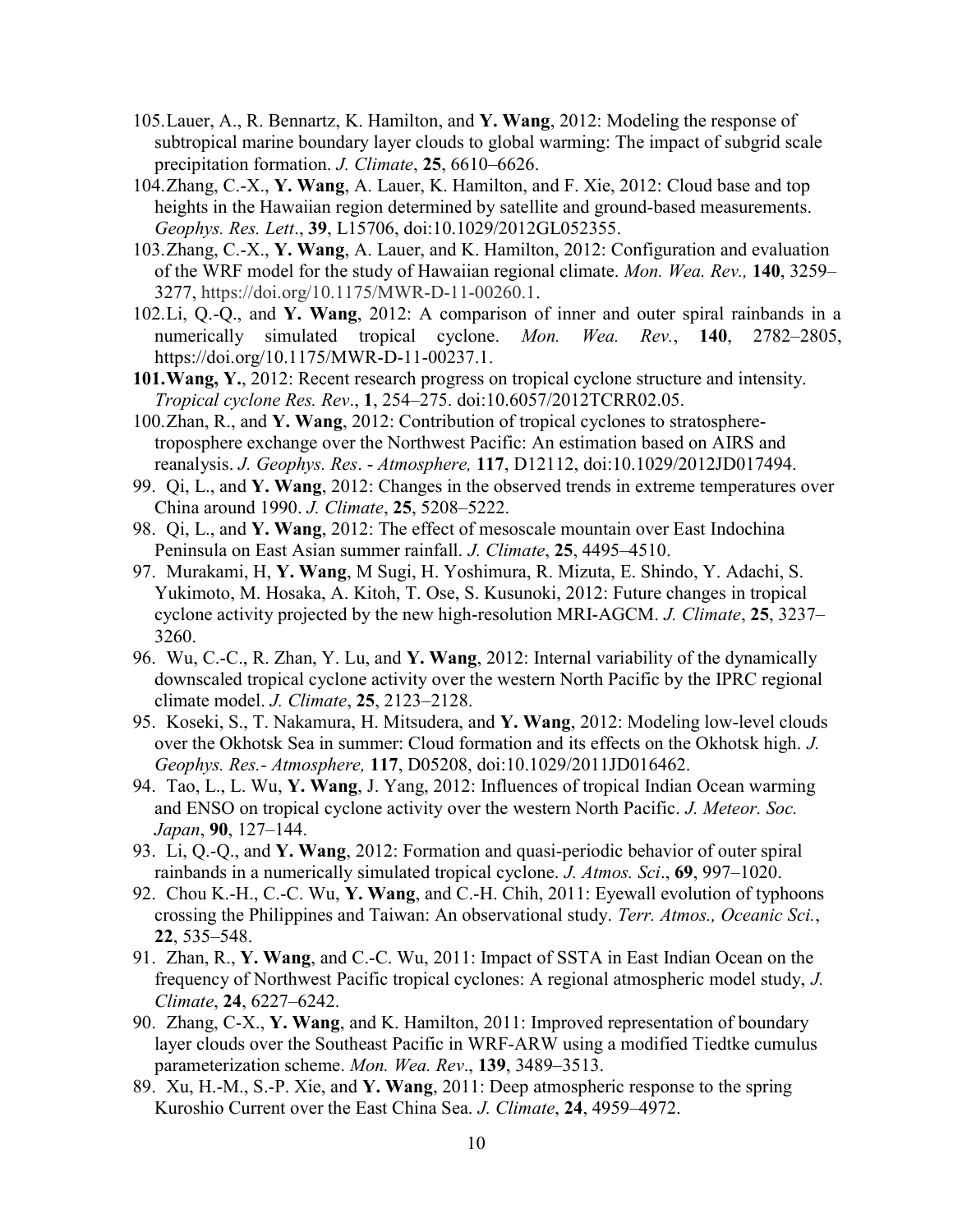- 88. Choi, K.-S., C.-C., Wu, and Y. Wang, 2011: On the effect of ENSO on landfalling tropical cyclones over the Korean Peninsula, Asian Pacific J. Atmos. Sci., 47, 391–397.
- 87. Huang, Y.-S., C.-C. Wu, and Y. Wang, 2011: The influence of the island topography on typhoon track deflection. Mon. Wea. Rev., 139, 1708–1727.
- 86. Wang, L., Y. Wang, A. Lauer, and S.-P. Xie, 2011: Simulation of seasonal variation of marine boundary layer clouds over the eastern Pacific with a regional climate model. J. Climate. 24, 3190–3210.
- 85. Fudeyasu, H., and Y. Wang, 2011: Balanced contribution to the intensification of a tropical cyclone simulated in TCM4: Outer core spin-up process. J. Atmos. Sci. 68, 430– 449.
- 84. Zhan, R., Y. Wang, and X.-T. Lei, 2011: Contributions of ENSO and East Indian Ocean SSTA to the interannual variability of Northwest Pacific tropical cyclone frequency. J. Climate, 24, 509–521.
- 83. Fudeyasu, H., Y. Wang, M. Satoh, T. Nasuno, H. Miura, and W. Yanase, 2010: Multiscale interactions in the lifecycle of a tropical cyclone simulated in a global cloudsystem resolving model. Part II: Mesoscale and storm-scale processes. Mon. Wea. Rev., 138, 4305–4327.
- 82. Fudeyasu, H., Y. Wang, M. Satoh, T. Nasuno, H. Miura, and W. Yanase, 2010: Multiscale interactions in the lifecycle of a tropical cyclone simulated in a global cloudsystem resolving model. Part I: Large-scale and storm-scale evolution. Mon. Wea. Rev., 138, 4285–4304.
- 81. Xu, J., and Y. Wang, 2010: Sensitivity of the simulated tropical cyclone inner-core size to the initial vortex size. Mon. Wea. Rev., 138, 4135–4157.
- 80. Lauer, A., K.P. Hamilton, Y. Wang, V.T. Phillips, and R. Bennartz, 2010: The impact of global warming on marine boundary layer clouds over the eastern Pacific-A regional model study. J. Climate, 23, 5844–5863.
- 79. Xie, B.-G., Q.-H. Zhang, and Y. Wang, 2010: Observed characteristics of hail size in four regions in China during 1980-2005. J. Climate, 23, 4973–4982.
- 78. Wyant, M.C., R. Wood, C. S. Bretherton, C. R. Mechoso, J. Bacmeister, M. A. Balmaseda, B. Barrett, F. Codron, P. Earnshaw, J. Fast, C. Hannay, J. W. Kaiser, H. Kitagawa, S. A. Klein, M. Köhler, J. Manganello, H.-L. Pan, F. Sun, S. Wang, and Y. Wang, 2010: The PreVOCA experiment: Modeling the lower troposphere in the Southeast Pacific. Atmos. Chem. Phys.10, 4757–4774.
- 77. Xu, J., and Y. Wang, 2010: Sensitivity of tropical cyclone inner core size and intensity to the radial distribution of surface entropy flux. J. Atmos. Sci., 67, 1831–1852.
- 76. Yu, J.-H., Z.-M. Tan, and Y. Wang, 2010: Effects of vertical wind shear on intensity and rainfall asymmetries of strong Tropical Storm Bilis (2006), Adv. Atmos. Sci., 27, 552–561, https://doi.org/10.1007/s00376-009-9030-6.
- 75. Yu, J.-H., Y. Wang, and K. Hamilton, 2010: Response of tropical cyclone potential intensity to a global warming scenario in the IPCC AR4 CGCMs. J. Climate, 23, 1354– 1373.
- 74. Zeng, Z.-H., Y. Wang, Y.-H. Duan, L.-S. Chen, and Z.-Q. Gao, 2010: On sea surface roughness parameterization and its effect on tropical cyclone structure and intensity. Adv. Atmos. Sci., 27, 337–355, https://doi.org/10.1007/s00376-009-8209-1.
- 73. Souma, K., and Y. Wang, 2010: A comparison between the effects of snow albedo and infiltration of meting water of Eurasian snow on East-Asian summer monsoon rainfall. J. Geophys. Res.- Atmosphere, 115, D02115, doi:10.1029/2009JD012189.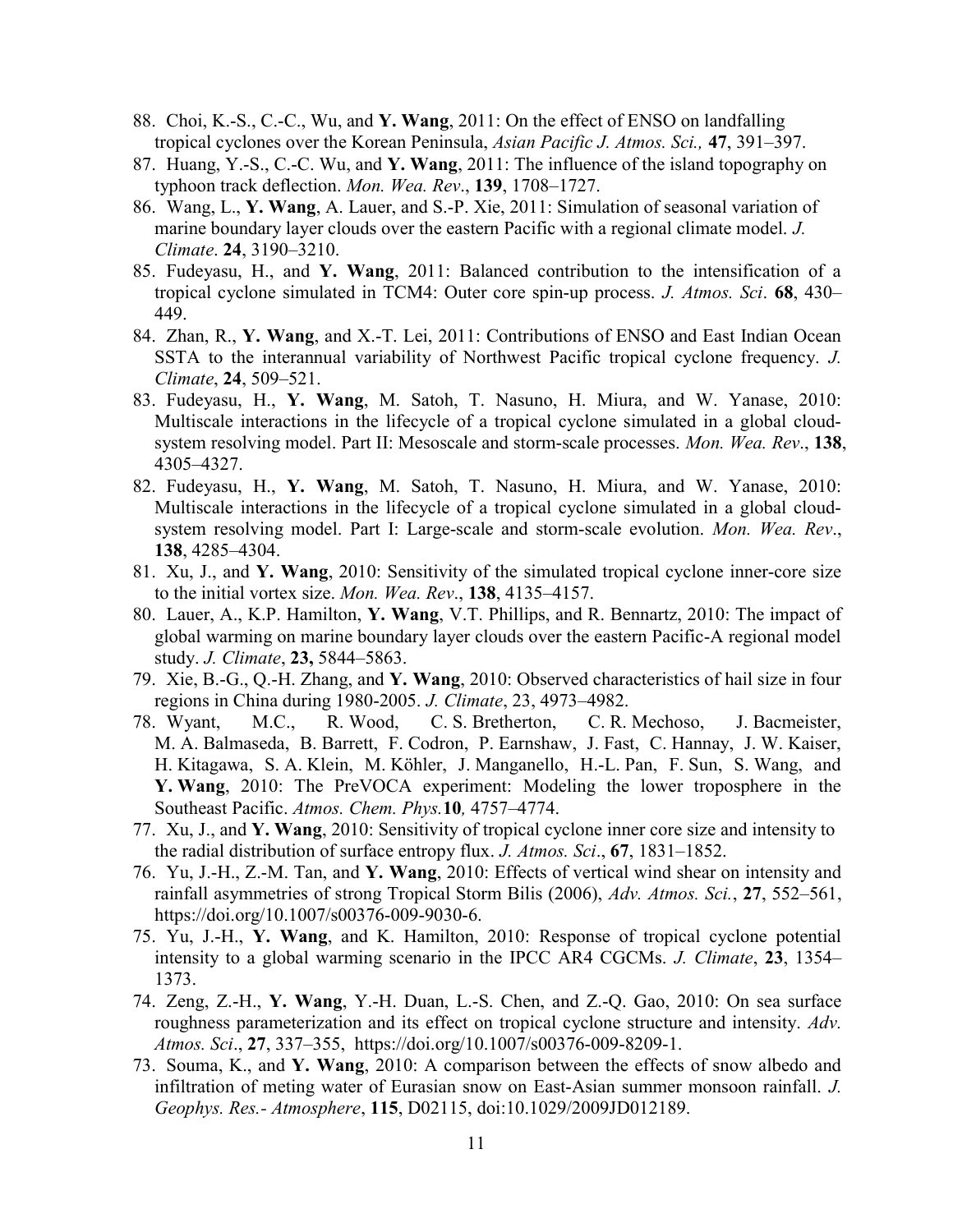- 72. Zeng, Z.-H., Y. Wang, and L.-S. Chen, 2010: A statistical analysis of vertical shear effect on tropical cyclone intensity change in the North Atlantic. Geophys. Res. Lett. 37, L02802, doi:10.1029/2009GL041788.
- 71. Wang, Y., and J. Xu, 2010: Energy production, frictional dissipation, and maximum intensity of a numerically simulated tropical cyclone. J. Atmos. Sci., 67, 97–116.
- 70. Lauer, A., Y. Wang, V.T. J. Phillips, C.S. McNaughton, and R. Bennartz, 2009: Simulating marine boundary layer clouds over the eastern Pacific in a regional climate model with double-moment cloud microphysics. J. Geophys. Res.-Atmosphere, 114, D21205, doi:10.1029/2009JD012201.
- 69. Wang, Y.-Q., Y. Wang, and H. Fudeyasu, 2009: The role of Typhoon Songda (2004) in producing distantly located heavy rainfall in Japan, Mon. Wea. Rev., 137, 3699–3716.
- 68. Sato, T., H. Miura, M. Satoh, Y.N. Takayabu, and Y. Wang, 2009: Diurnal cycle of precipitation in the tropics simulated in a global cloud-resolving model. J. Climate, 22, 4809–4826.
- 67. Souma, K., and Y. Wang, 2009: Improved simulation of the East-Asian summer monsoon rainfall with satellite-derived snow water equivalent data. Mon. Wea. Rev., 137, 1790–1804.
- 66. Wang, Y., 2009: How do outer spiral rainbands affect tropical cyclone structure and intensity? J. Atmos. Sci., 66, 1250–1273. Doi:10.1175/2008JAS2737.1
- 65. Yu, J.-H., and Y. Wang, 2009: Response of tropical cyclone potential intensity over the North Indian Ocean to global warming. Geophy. Res. Lett., 36, L03709, doi:10.1209/2008GL036742.
- 64. Wu, C.-C., H.-J. Cheng, Y. Wang, and K.-H. Chou, 2009: A numerical investigation of the eyewall evolution of a landfalling typhoon. Mon. Wea. Rev., 137, 21–40.
- 63. Fudeyasu, H., Y. Wang, M. Satoh, T. Nasuno, H. Miura, and W. Yanase, 2008: Global cloud-system-resolving model NICAM successfully simulated the lifecycles of two real tropical cyclones. Geophy. Res. Lett., 35, L22808, doi:10.1029/2008GL036003.
- 62. Shi, X.-Y., Y. Wang, and X.-D. Xu, 2008: Effect of mesoscale topography over the Tibetan Plateau on summer precipitation in China: A regional model study. Geophy. Res. Lett., 35, L19707, doi:10.1029/2008GL034740.
- 61. Xu X.-D., X.-Y. Shi, Y. Wang, S.-Q. Peng, X.-H. Shi, 2008: Data analysis and numerical simulation of moisture source and transport associated with summer precipitation in the Yangtze River Valley over China. *Meteor. Atmos. Phys.*, 100, 217–231, DOI10.1007/s00703-008-0305-8.
- 60. Zhang, C.-X., Q.-H. Zhang, Y. Wang, and X.-D. Liang, 2008: Climatology of warm season cold vortices in East Asia: 1979-2005. Meteor. Atmos. Phys., 100, 291–301, DOI10.1007/s00703-008-0310-y.
- 59. Xu, H., S.-P. Xie, Y. Wang, W. Zhuang, and D.-X. Wang, 2008: Orographic effects on South China Sea summer climate. Meteor. Atmos. Phys., 100, 275–289. DOI10.1007/s00703-008-0309-4.
- 58. Zhao, H., D.-L. Tang, and Y. Wang, 2008: Comparison of phytoplankton blooms triggered by two typhoons with different intensities and translation speeds in the South China Sea. Marine Ecol. Progr. Series (MEPS), 365, 57–65, doi:10.3354/meps07488.
- 59. Zeng, Z., L.-S. Chen, and Y. Wang, 2008: An observational study of environmental dynamical control of tropical cyclone intensity in the North Atlantic. Mon. Wea. Rev., 136, 3307–3322.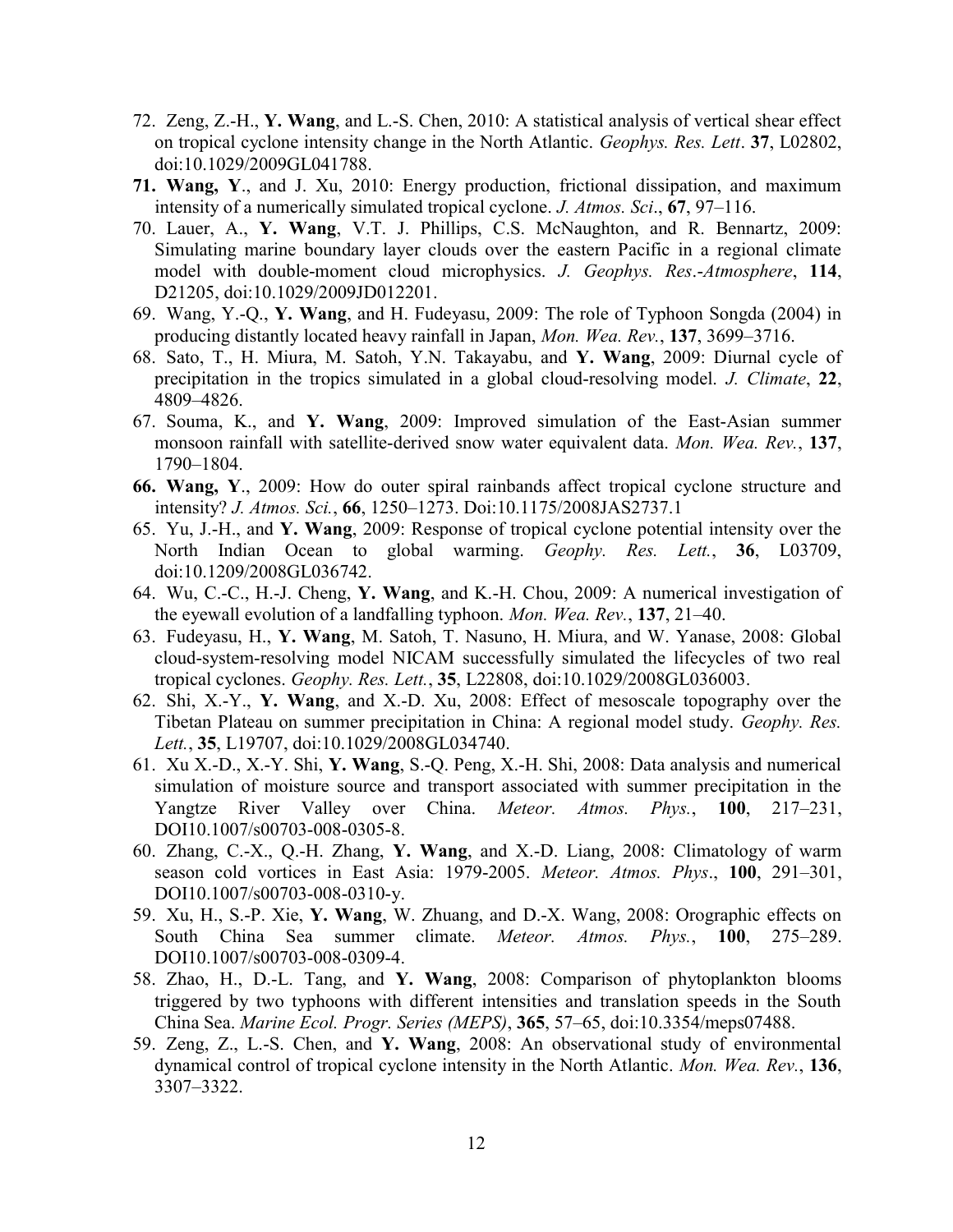- 56. Ge X.-Y., T. Li., Y. Wang, and M. Peng, 2008: Tropical cyclone energy dispersion in a three-dimensional primitive equation model: Upper tropospheric influence. J. Atmos. Sci., 65, 2271–2289.
- 55. Li, L.-J., Y. Wang, B. Wang, and T.-J. Zhou, 2008: Sensitivity of the Grid-point Atmospheric Model of IAP LASG (GAMIL1.1.0) climate simulations to cloud droplet effective radius and liquid water path. Adv. Atmos. Sci., 25, 529–540.
- 54. Xie, B.-G, Q.-H. Zhang, and Y. Wang: 2008: Trends in hail in China during 1960-2005. Geophy. Res. Lett., 35, L13801, doi:10.1029/2008GL034067.
- 53. Zhang, C.-X., Q.-H. Zhang, and Y. Wang, 2008: Climatology of hail in China: 1961- 2005. J. Appl. Meteor. Climatol., 47, 795–804.
- 52. Wang, Y., 2008: Structure and formation of an annular hurricane simulated in a fullycompressible, nonhydrostatic model - TCM4, J. Atmos. Sci., 65, 1505–1527.
- 51. Wang, Y., 2008: Rapid filamentation zone in a numerically simulated tropical cyclone. J. Atmos. Sci., 65, 1158–1181, https://doi.org/10.1175/2007JAS2426.1.
- 50. Zhao, Y., B. Wang, and Y. Wang, 2007: Initialization and simulation of a landfalling typhoon using a variational bogus mapped data assimilation (BMDA), Meteor. Atmos. Phys., 98, 269–282.
- 49. Wang, Y., 2007: A multiply nested, movable mesh, fully compressible, nonhydrostatic tropical cyclone model - TCM4: Model description and development of asymmetries without explicit asymmetric forcing. Meteor. Atmos. Phys., 97, 93–116.
- 48. Ma, S.-H., A.-X Qu, and Y. Wang, 2007: The performance of the new tropical cyclone track prediction system of the China National Meteorological Center, Meteor. Atmos. Phys., 97, 29–39.
- 47. Stowasser, M., Y. Wang, and K.P. Hamilton, 2007: Tropical cyclone changes in the western North Pacific in a global warming scenario. J. Climate, 20, 2378–2396.
- 46. Yang, B., Y. Wang, and B. Wang, 2007: The effect of internally generated inner core asymmetric structure on tropical cyclone intensity. J. Atmos. Sci., 64, 1165–1188.
- 45. Li, L.-J., B. Wang, Y. Wang, and H. Wan, 2007: Improvements in Climate Simulation with Modifications to the Tiedtke Convective Parameterization in the Grid-point Atmospheric Model of IAP/LASG (GAMIL). Adv. Atmos. Sci., 24, 323–335.
- 44. Xie, S.-P., T. Miyama, Y. Wang, H. Xu, S.P. de Szoeke, R.J. Small, K.J. Richards, T. Mochizuki, and T. Awaji, 2007: A regional ocean-atmosphere model for eastern Pacific climate: Towards reducing tropical biases. J. Climate, 20, 1504–1522.
- 43. Wang, Y., L. Zhou, and K.P. Hamilton, 2007: Effect of convective entrainment/detrainment on simulation of tropical precipitation diurnal cycle. Mon. Wea. Rev., 135, 367–385.
- 42. Zeng, Z., Y. Wang, and C.-C. Wu, 2007: Environmental dynamical control of tropical cyclone intensity-An observational study. Mon. Wea. Rev., 135, 38–59.
- 41. de Szoeke, S.P., Y. Wang, S.-P. Xie, and T. Miyama, 2006: The effect of shallow convection on the eastern Pacific climate in a coupled model. Geophy. Res. Lett., 33, L17713, doi:10.1029/2006GL026715.
- 40. Zhou, L., and Y. Wang, 2006: Tropical Rainfall Measuring Mission observation and regional model study of precipitation diurnal cycle in the New Guinean region. J. Geophys. Res., 111, D17104, doi:10.1029/2006JD007243.
- 39. Wu, C.-C., K.-H. Chou, Y. Wang, and Y.-H. Kuo, 2006: Tropical cyclone initialization and prediction based on four-dimensional variational data assimilation. J. Atmos. Sci., 63, 2383–2395.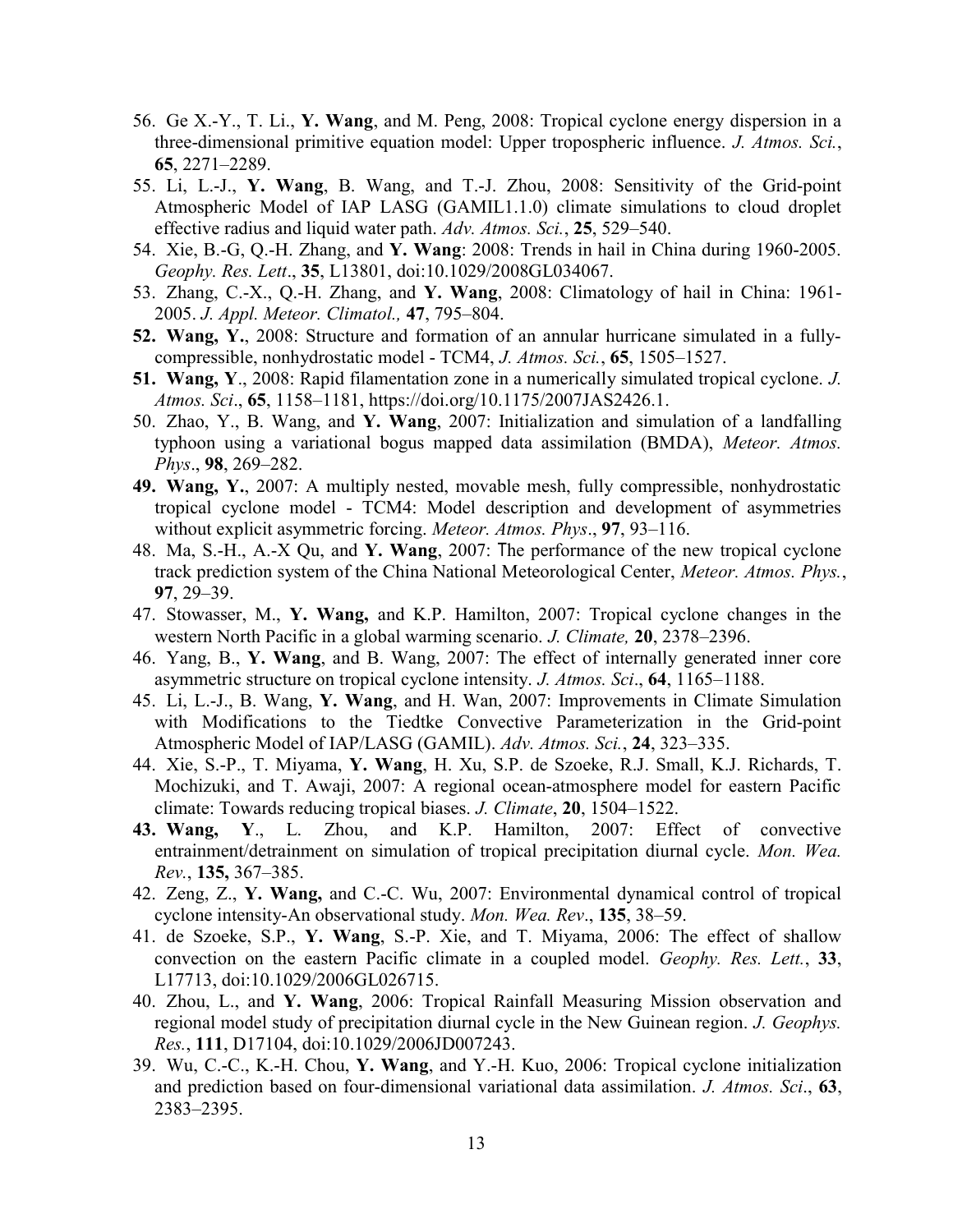- 38. Xie, S.-P., H. Xu, N.H. Saji, Y. Wang, and W.T. Liu, 2006: Role of narrow mountains in large-scale organization of Asian monsoon convection. J. Climate, 19, 3420–3429.
- 37. Wang, Y., and L. Zhou, 2005: Observed trends in extreme precipitation events in China during 1961-2001 and the associated changes in large-scale circulation. *Geophy. Res. Lett.*, 32 (9), L09707, doi:10.1029/2005GL022574.
- 36. Xu, H., S.-P. Xie, Y. Wang, and R.J. Small, 2005: Effects of central American Mountains on the eastern Pacific winter ITCZ and moisture transport. J. Climate, 18, 3856–3873.
- 35. Wang, Y., S.-P. Xie, B. Wang, and H. Xu, 2005: Large-scale atmospheric forcing by Southeast Pacific boundary-layer clouds: A regional model study. J. Climate, 18, 934–951.
- 34. Xu, H., S.-P. Xie, and Y. Wang, 2005: Subseasonal variability of stratocumulus cloud deck over the Southeast Pacific. J. Climate, 18, 131–142.
- 33. Small, R.J., S.-P. Xie, Y. Wang, S. Esbensen, and D. Vickers, 2005: Numerical simulation of boundary layer structure and cross-equatorial flow in the eastern Pacific. J. Atmos. Sci., 62, 1812–1830.
- 32. Wang, Y., L.R. Leung, J.L. McGregor, D.-K. Lee, W.-C. Wang, Y.-H. Ding, and F. Kimura, 2004: Regional climate modeling: Progress, challenges and prospects. J. Meteor. Soc. Japan, **82**, 1599–1628.
- 31. Sen, O.L., B. Wang, and Y. Wang, 2004: Re-greening the desertification lands in northern China: Implications from a regional climate model experiment. J. Meteor. Soc. Japan, 82, 1679–1693.
- 30. Wang, Y., H. Xu, and S.-P. Xie, 2004: Regional model simulations of marine boundary layer clouds over the Southeast Pacific off South America. Part II: Sensitivity experiments. Mon. Wea. Rev., 132, 2650–2668.
- 29. Wang, Y., and C.-C. Wu, 2004: Current understanding of tropical cyclone structure and intensity changes-A review. Meteor. Atmos. Phys., 87, 257–278, DOI: 10.1007/s00703- 003-0055-6.
- 28. Sen, O.L., Y. Wang, and B. Wang, 2004: Impact of Indochina deforestation on the East-Asian summer monsoon. J. Climate, 17, 1366–1380.
- 27. Xu, H., Y. Wang, and S.-P. Xie, 2004: Effects of the Andes on eastern Pacific climate: A regional atmospheric model study. J. Climate, 17, 589–602.
- 26. Wang, Y., S.-P. Xie, H. Xu, and B. Wang, 2004: Regional model simulations of marine boundary layer clouds over the Southeast Pacific off South America. Part I: Control experiment. Mon. Wea. Rev., 132, 274-296.
- 25. Wang, Y., M.T. Montgomery, and B. Wang, 2004: How much vertical shear can a tropical cyclone resist? Bull. Amer. Meteor. Soc., 85, 661–662.
- 24. Small, R.J., S-P. Xie, and Y. Wang, 2003: Numerical simulation of atmospheric response to Pacific tropical instability waves. J. Climate, 16, 3722–3740.
- 23. Wang, X., F.-F. Jin, and Y. Wang, 2003: Tropical ocean recharge mechanism for climate variability. Part I: Equatorial heat content changes induced by the off-equatorial wind. J. Climate, 16, 3585–3598.
- 22. Wang, X., F.-F. Jin, and Y. Wang, 2003: Tropical ocean recharge mechanism for climate variability. Part II: A unified theory for decadal and ENSO modes. J. Climate, 16, 3599-3616.
- 21. Wu, C.-C., K.-H. Chou, H.-J. Cheng, and Y. Wang, 2003: Eyewall contraction, breakdown and reformation in a landfalling typhoon. Geophys. Res. Lett., 30(17), 1887, doi:10.1029/2003GL017653.
- 20. Wang, Y., O.L. Sen, and B. Wang, 2003: A highly resolved regional climate model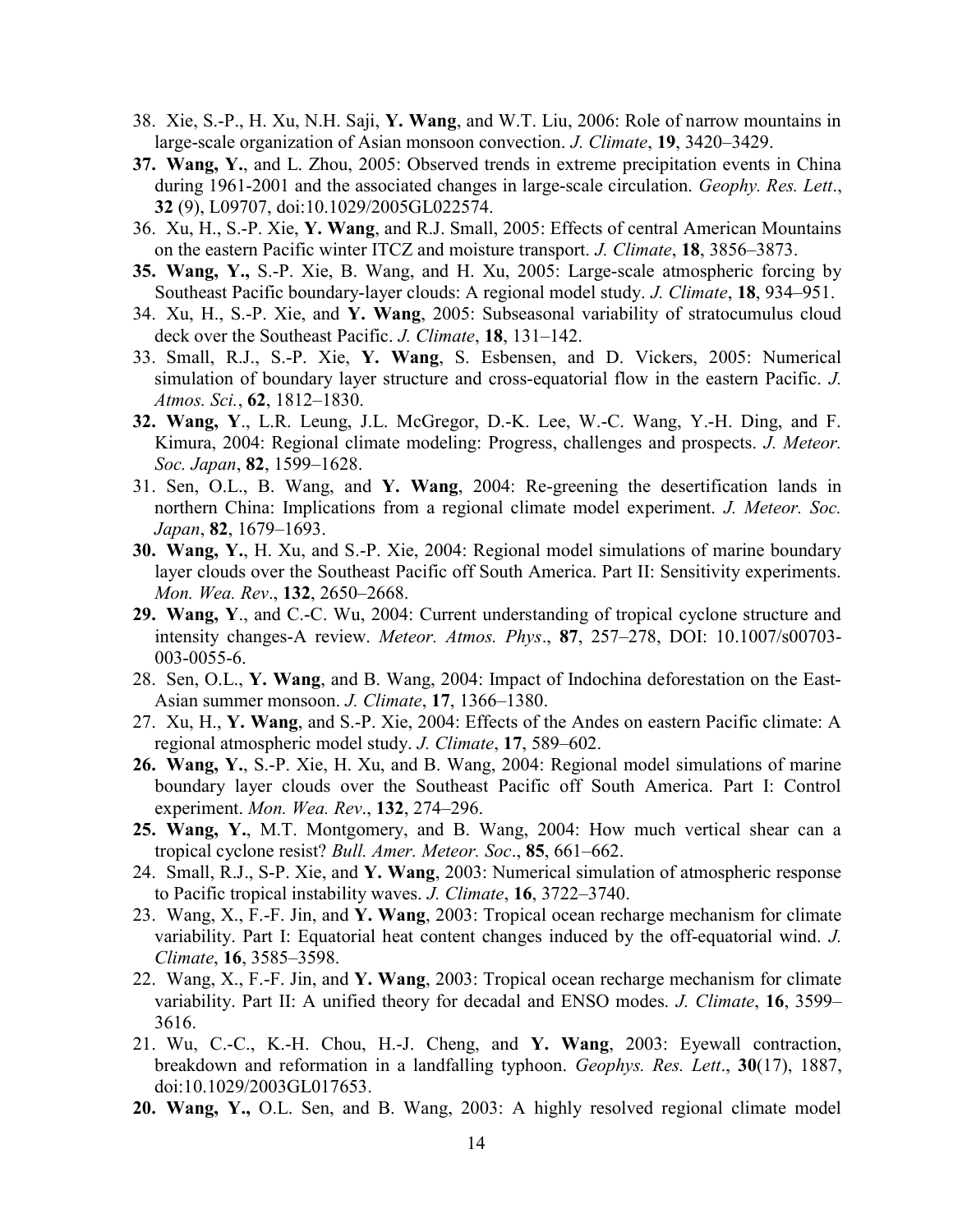(IPRC\_RegCM) and its simulation of the 1998 severe precipitation events over China. Part I: Model description and verification of simulation. J. Climate, 16, 1721–1738.

- 19. Wang, Y., 2002: An explicit simulation of tropical cyclones with a triply nested movable mesh primitive equations model-TCM3. Part II: Model refinements and sensitivity to cloud microphysics parameterization. Mon. Wea. Rev., 130, 3022–3036.
- 18. Wang, Y., 2002: Vortex Rossby waves in a numerically simulated tropical cyclone. Part I: Overall structure, potential vorticity and kinetic energy budgets. J. Atmos. Sci., 59, 1213– 1238.
- 17. Wang, Y., 2002: Vortex Rossby waves in a numerically simulated tropical cyclone. Part II: The role in tropical cyclone structure and intensity changes. J. Atmos. Sci., 59, 1239– 1262.
- 16. Wang, Y., J.D. Kepert, and G.J. Holland, 2001: The effect of sea spray evaporation on tropical cyclone boundary layer structure and intensity. Mon. Wea. Rev., 129, 2481–2500.
- 15. Kepert, J.D. and Y. Wang, 2001: The dynamics of boundary layer jets within the tropical cyclone core. Part II: Nonlinear enhancement. J. Atmos. Sci., 58, 2485–2501.
- 14. Buckley, B.W., L.M. Leslie, and Y. Wang, 2001: The Sydney Hailstorm of April 14, 1999: Synoptic description and numerical simulation. Meteor. Atmos. Phys., 76, 167–182.
- 13. Wang, Y., 2001: An explicit simulation of tropical cyclones with a triply nested movable mesh primitive equation model: TCM3. Part I: Model description and control experiment. Mon. Wea. Rev., 129, 1370–1394.
- 12. Qi, L., Y. Wang, and L.M. Leslie, 2000: Numerical simulation of a cut-off low over southern Australia. Meteor. Atmos. Phys., 74, 103-115.
- 11. Wang, B., and Y. Wang, 1999: Dynamics of the ITCZ-equatorial cold tongue complex and causes of the latitudinal asymmetry. J. Climate, 12, 1830–1847.
- 10. Wang, Y., 1998: On the bogusing of tropical cyclones in numerical models: The influence of vertical structure. Meteor. Atmos. Phys., 65, 153–170.
- 9. Wang, B., R. Elsberry, and Y. Wang, 1998: Dynamics in tropical cyclone motion: A review. Chinese J. Atmos. Sci., 22, 416-434.
- 8. Wang Y., 1996: On the forward-in-time upstream advection scheme for non-uniform and time-dependent flow. Meteor. Atmos. Phys., 61, 27-38.
- 7. Wang, Y., and G.J. Holland, 1996: Tropical cyclone motion and evolution in vertical shear. J. Atmos. Sci., 53, 3313–3332.
- 6. Wang Y., and G.J. Holland, 1996: The beta drift of baroclinic vortices. Part II: Diabatic vortices. J. Atmos. Sci., 53, 3737–3756.
- 5. Wang, Y., and G.J. Holland, 1996: The beta drift of baroclinic vortices. Part I: Adiabatic vortices. *J. Atmos. Sci.*, **53**, 411–427.
- 4. Wang Y., 1995: An inverse balance equation in sigma-coordinates for model initialization. Mon. Wea. Rev., **123**, 482-488, https://doi.org/10.1175/1520-0493(1995)123<0482:AIBEIS>2.0.CO;2.
- 3. Wang Y., and G.J. Holland, 1995: On the interaction of tropical-cyclone-scale vortices. IV: Baroclinic vortices. *Quart. J. Roy. Meteor. Soc.*, 121, 95–126.
- 2. Holland, G.J., Y. Wang, and M. Lander, 1995: Reply to "Comments on the meandering nature of tropical cyclone tracks". J. Atmos. Sci., 52, 289–290, https://doi.org/10.1175/1520-0469(1995)052<0289:R>2.0.CO;2.
- 1. Holland, G.J., and Y. Wang, 1995: Baroclinic dynamics of simulated tropical cyclone recurvature. J. Atmos. Sci., 52, 410–425, https://doi.org/10.1175/1520- 0469(1995)052<0410:BDOSTC>2.0.CO;2.